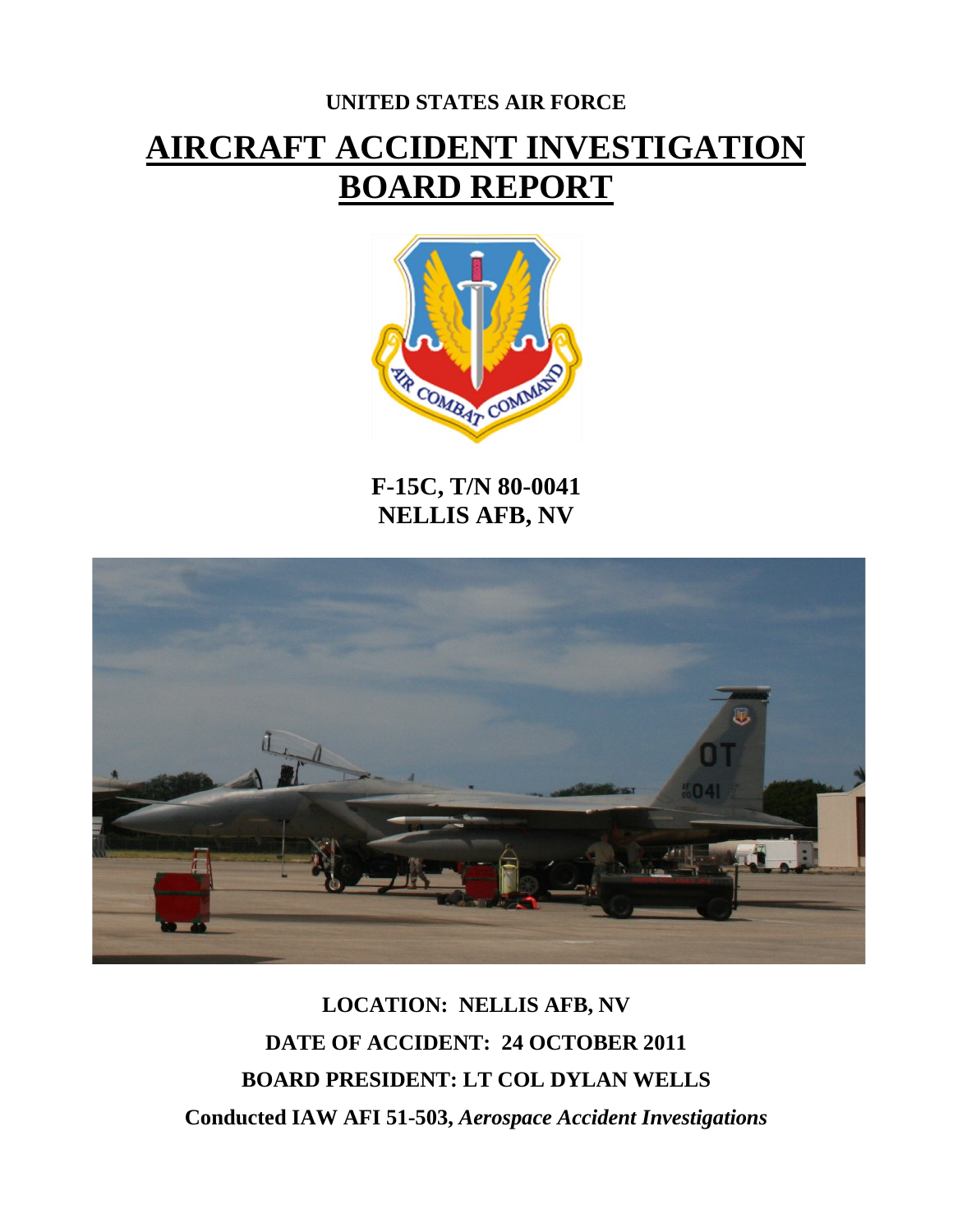

#### **DEPARTMENT OF THE AIR FORCE HEADQUARTERS AIR COMBAT COMMAND** JOINT BASE LANGLEY-EUSTIS VA

OFFICE OF THE VICE COMMANDER 205 DODD BOULEVARD SUITE 203 JOINT BASE LANGLEY-EUSTIS VA 23665-2788

# FEB 1 0 2012

#### **MEMORANDUM FOR ACC/JA**

SUBJECT: Accident Investigation Board Report F-15C, T/N 80-0041, 24 Oct 11, Nellis AFB, NV

I have reviewed the Accident Investigation Board Report regarding the F-15C, T/N 80-

0041, 24 Oct 11, Nellis AFB, NV. The report prepared by Lieutenant Colonel Dylan T.

Wells complies with the requirements of AFI 51-503 and is approved.

 $222$ 

WILLIAM J. REW **Lieutenant General, USAF Vice Commander** 

Attachment: **Accident Investigation Board Report** 

Agile Combat Power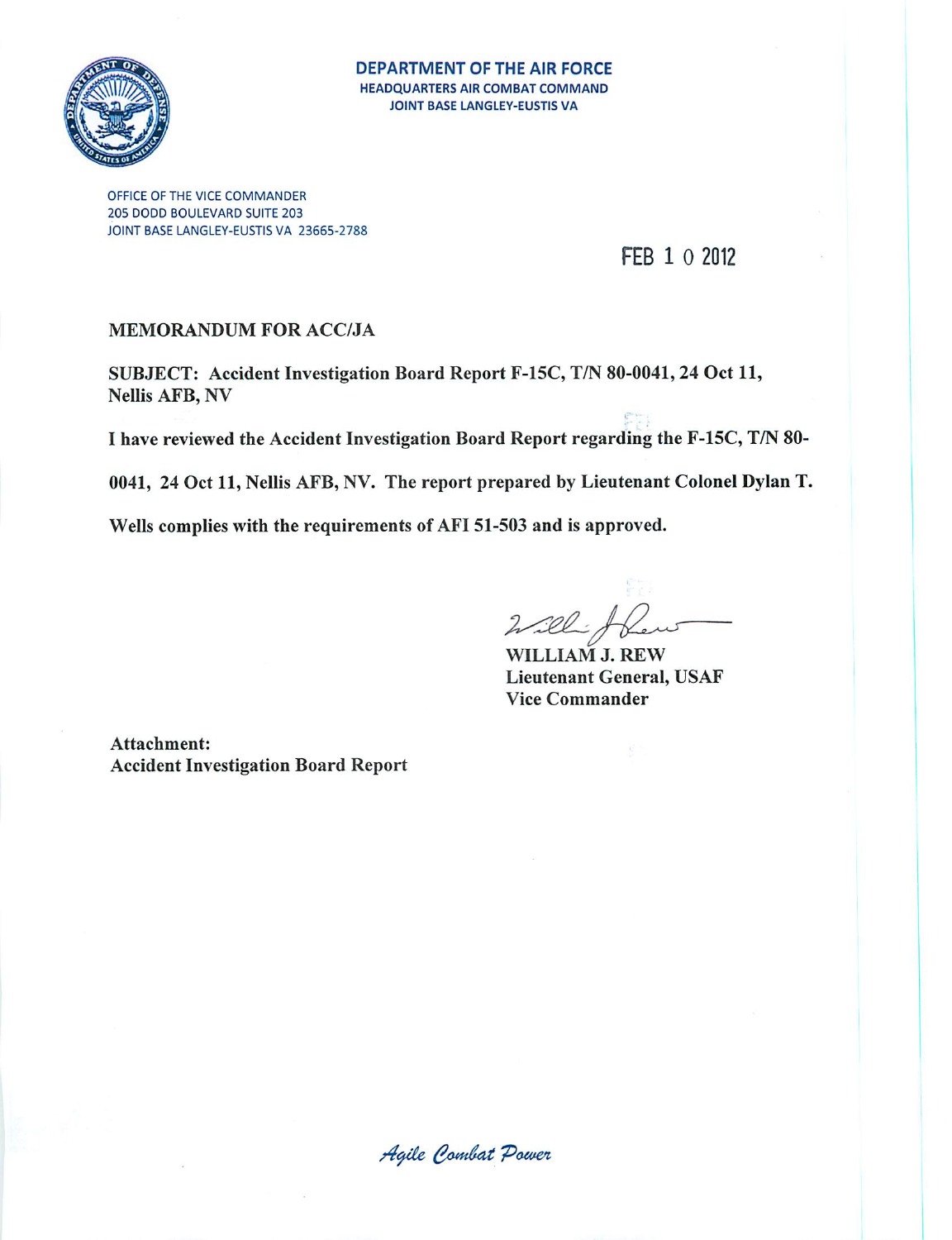# **EXECUTIVE SUMMARY**

# **AIRCRAFT ACCIDENT INVESTIGATION BOARD**

# **F-15C, T/N 80-0041 ACCIDENT NELLIS AFB, NEVADA 24 OCTOBER 2011**

On 24 October 2011 at 1602 local time, an F-15C aircraft, tail number (T/N) 80-0041, departed controlled flight during a single-ship Advanced Handling Characteristics (AHC) sortie on the Nevada Test and Training Range (NTTR). The mishap aircraft (MA) initiated a left-hand spin at 19,000 feet mean sea level (MSL) after the mishap pilot (MP) attempted a break turn followed by a level heading reversal. The MP attempted to regain control of the MA by following the Spin Recovery Display commands. After multiple revolutions and losing several thousand feet of altitude without any noticeable change in spin characteristics, the MP lowered the landing gear in an attempt to aid MA recovery. At an MP-estimated 8-9,000 feet MSL (terrain elevation is 4,200 feet), the MA recovered from its spin. The MA settled into a 50-70 degrees nose low attitude indicative of an attempt to regain flying airspeed. The MP selected afterburner on both engines attempting to initiate a dive recovery from the MA's low energy state. As aft control stick was applied and the MA neared the horizon, the MA nose sliced to the left. In this slice, the MP went from a controlled situation to an uncontrolled ejection situation that necessitated immediate ejection. The MA crashed into an uninhabited area of the NTTR owned by the Bureau of Land Management (BLM). The MP ejected without serious injury, the MA was destroyed, and no NTTR or BLM structures were damaged.

Given the limited evidence available, the AIB President was unable to determine a mishap cause by clear and convincing evidence. He did however find six contributing factors tied to four key segments of the mishap sequence. The contributing factors were links, which if broken, would have precluded aircraft loss. The first three of these six contributing factors aided the initial departure and included: aircraft structural imperfections (specifically the radome), inadequate focus on AHC topics (most notably effects of MA fuel weight and configuration on performance), and improper application of flight controls based on those characteristics. Next a misperception of operational conditions either contributed to the MP's inability to prevent the departure from progressing into a spin or from realizing aggressive MA maneuvering with its mishap sequence characteristics could flow directly to a spin with little warning. Additionally, an inability to attain/maintain full control authority during the lower-rate spin that ensued precluded MA spin recovery prior to required ejection altitudes. Likewise, the AHC maneuvers chosen (all performed at normal operating regimes) exposed the MP to non-optimal spin recovery altitudes despite any mission risk assessment that occurred. Ultimately, lowering landing gear aided spin recovery and increased control authority. It imposed other restrictions. Aft control stick, lower airspeed, lower altitude, higher dive angle and unusual gear down dive configuration created a situation where the aircraft did not have the energy or responsiveness to perform the requested maneuver. The MA's nose sliced to the left forcing immediate MP ejection. Since this noseslice occurred below the uncontrolled ejection altitude, it was not deemed contributory to the mishap.

*Under 10 U.S.C. § 2254(d), the opinion of the accident investigator as to the cause of, or the factors contributing to, the accident set forth in the accident investigation report, if any, may not be considered as evidence in any civil or criminal proceeding arising from the accident, nor may such information be considered an admission of liability of the United States or by any person referred to in those conclusions or statements.*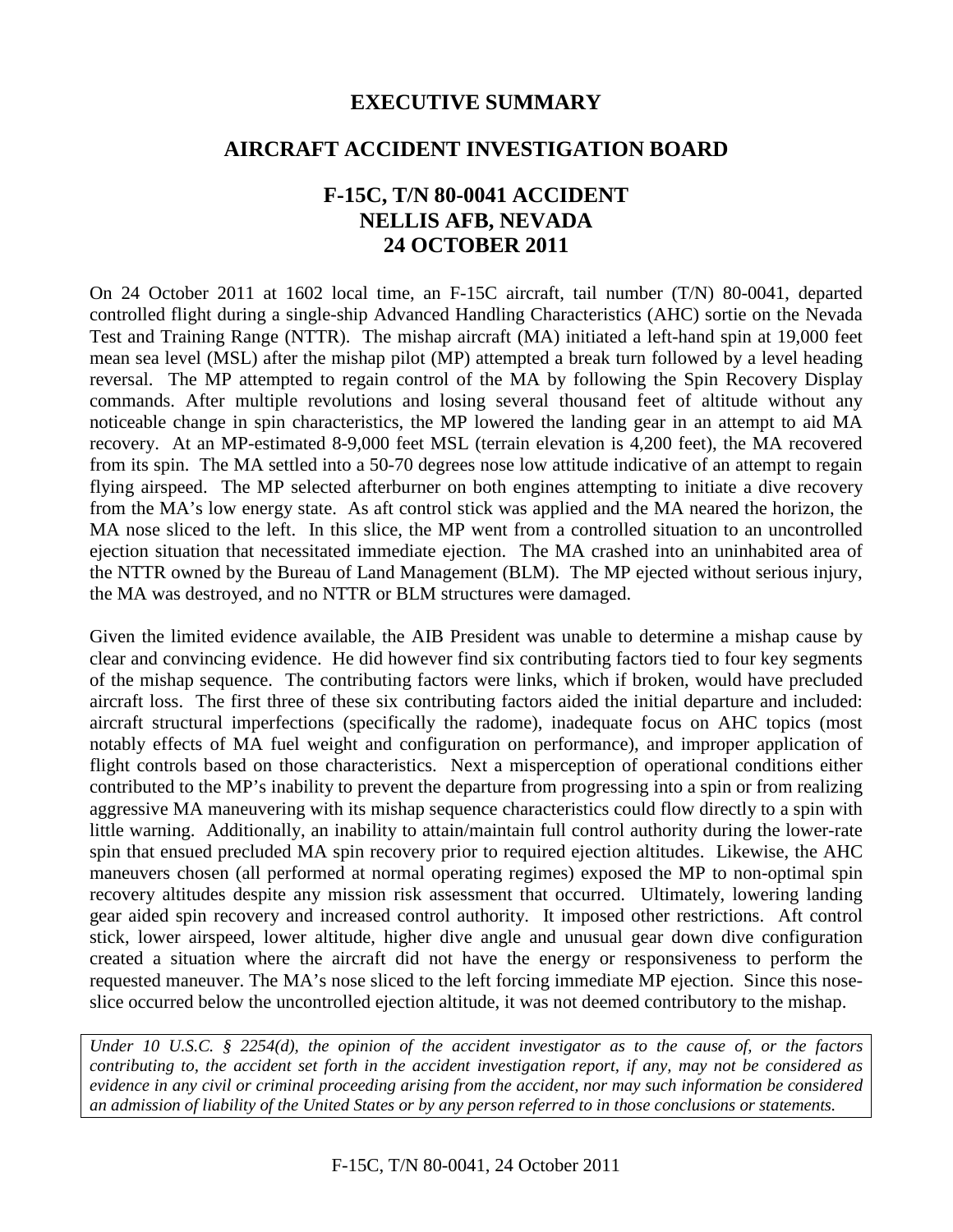### **COMMONLY USED ACRONYMS & ABBREVIATIONS**

%MAC Percentage Mean Aerodynamic Chord AB Afterburner AC Aerodynamic Center ACC Air Combat Command ACES II Advanced Concept Ejection Seat II ACT Air Combat Tactics ADO Assistant Director of Operations AF Air Force AFB Air Force Base AFI Air Force Instruction AFMES Armed Forces Medical Examiner System AFTO Air Force Technical Order AFTTP Air Force Tactics Techniques and Procedures AGL Above Ground Level AGRS Aggressor Squadron AHC Advanced Handling Characteristics AIB Accident Investigation Board AMAD Airframe Mounted Accessory Drive AMU Aircraft Maintenance Unit AMXS Aircraft Maintenance Squadron AOA Angle of Attack APG Airframe and Powerplant General ARI Aileron Rudder Interconnect AFTO Air Force Technical Order ASP Avionics Status Panel BFM Basic Fighter Maneuver BLM Bureau of Land Management BP Board President CAS Control Augmentation System CATM Captive Air Training Missiles CC Central Computer CDC Career Development Course CG Center of Gravity CPU Cockpit Units CIVV Compressor Inlet Variable Vanes DEEC Digital Electronic Engine Control DO Director of Operations EDU Engine Diagnostic Unit ELT Emergency Locater Transmitter EOR End of Runway EP Emergency Procedure FDL Fighter Data Link FDP Flight Duty Period FL Flight Lead FOD Foreign Object Debris G Gravitational Load Factor G-Ex G Awareness Exercise HPO Hourly Post Flight HUD Heads-Up Display HZ Hertz IAW In Accordance With IMDS Integrated Maintenance Data System IP Instructor Pilot

KEAS Knots Equivalent Airspeed KIAS Knots Indicated Airspeed LA Legal Advisor LASDT Low-Altitude Step-Down Training MA Mishap Aircraft MAC Mean Aerodynamic Chord MAJCOM Major Command MDM Medical Member MFC Main Fuel Control MFR Memorandum For Record Mil Military Power MP Mishap Pilot MPCD Multi-Purpose Color Display MSL Mean Sea Level MXG Maintenance Group MXM Maintenance Member NOTAMS Notice to Airmen NACTS Nellis Air Combat Training System NAFBI Nellis Air Force Base Instruction ND Nose Down NTTR Nevada Test and Training Range NU Nose Up NV Nevada OFP Operational Flight Program ORM Operational Risk Management Ops Operations OSC On Scene Commander PDM Post Depot Maintenance PFL Planned Flight Lead PRD Pilot Reported Discrepancy PM Pilot Member PRCA Pitch Roll Channel Assembly PTC Pitch Trim Compensator PTM Practice Training Missile R/T Receiver/Transmitter RAF Royal Air Force RCCV Rear Compressor Variable Vane REC Recorder RESCAP Rescue Combat Air Patrol RPM Revolutions per Minute RTB Return to Base SAR Search and Rescue SEFE Standardization Evaluation Flight Examiner SIB Safety Investigation Board SII Special Interest Item SM Statute Mile SME Subject Matter Expert SOF Supervisor of Flying SPO Systems Program Office SRD Spin Recovery Display Stab Stabilator Stab-Ex Stability Exercise TACAN Tactical Air Navigation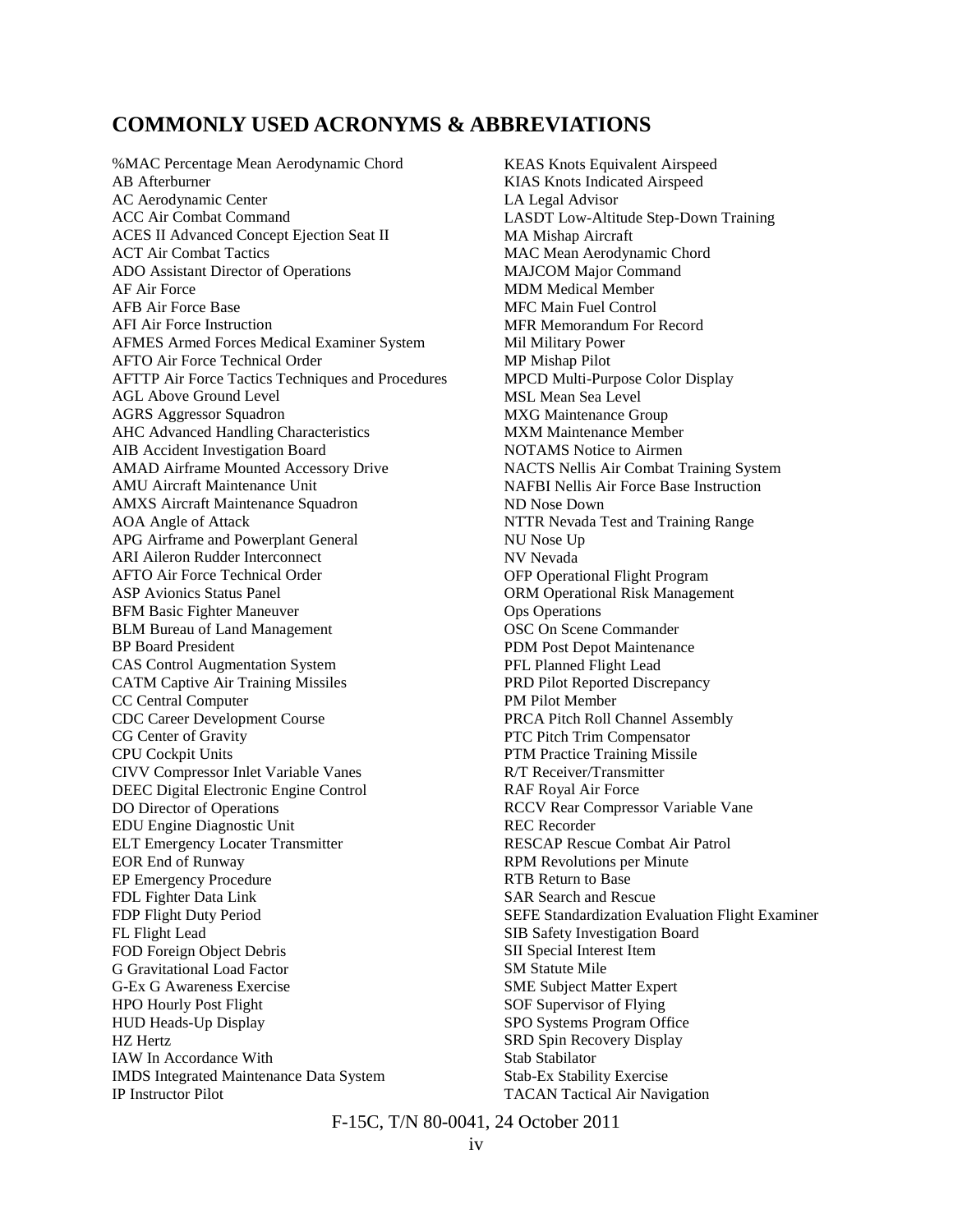TCTO Time Compliance Technical Order TEG Test and Evaluation Group TES Test and Evaluation Squadron T/N Tail Number T.O. Technical Order USAF United States Air Force

USAFWC United States Air Force Warfare Center U.S.C. United States Code Vol. Volume WG Wing Z Zulu Time

The above list was compiled from the Executive Summary, Summary of Facts, the Statement of Opinion, the Index of Tabs, and witness testimony (Tab V).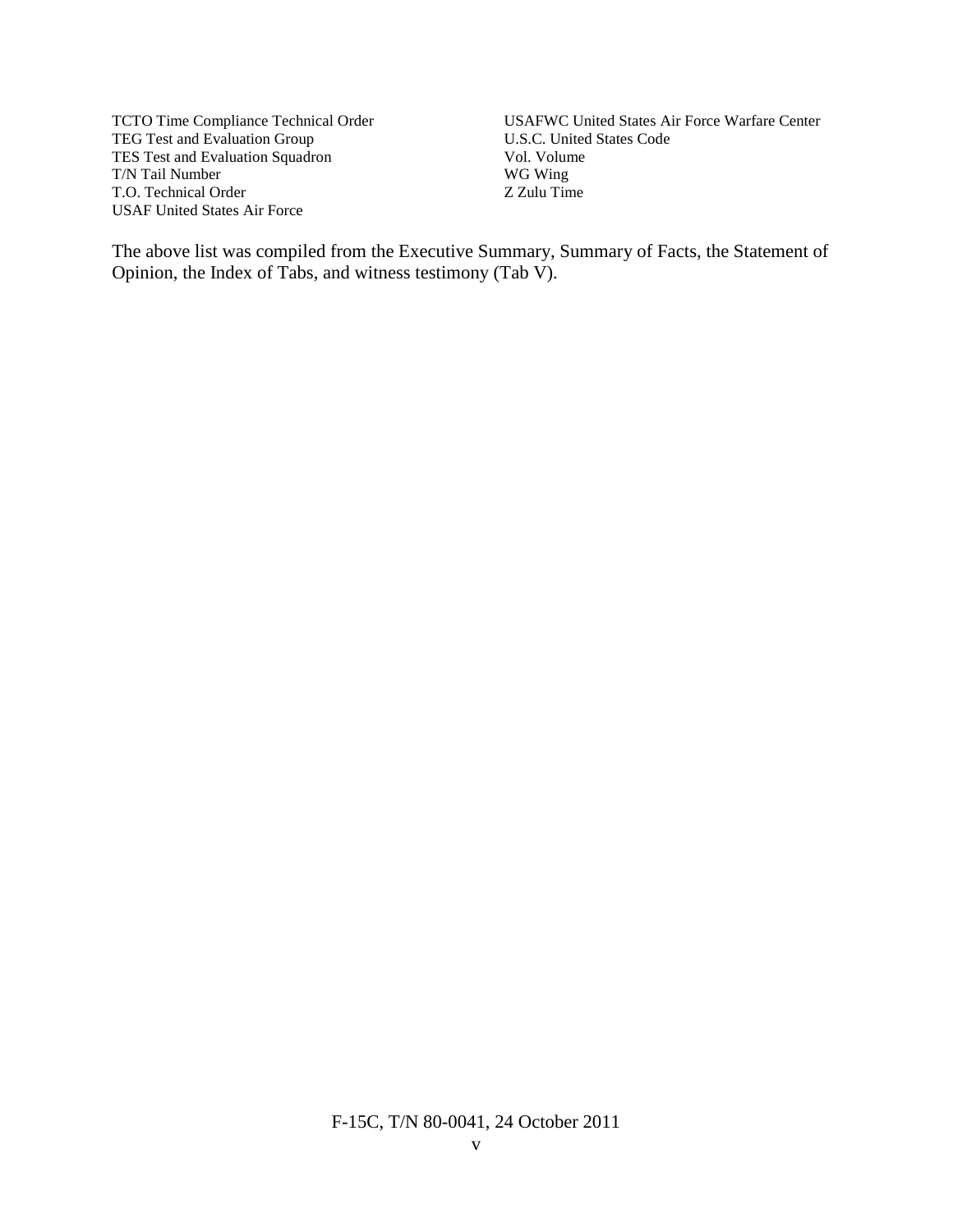# **SUMMARY OF FACTS**

# **1. AUTHORITY AND PURPOSE**

#### **a. Authority**

On 15 November 2011, Major General Roger A. Binder, Vice Commander, Air Combat Command (ACC), appointed Lieutenant Colonel Dylan T. Wells as the Accident Investigation Board (AIB) President to investigate the 24 October 2011 crash of an F-15C, Tail Number (T/N) 80-0041, 85 miles north of Nellis Air Force Base (AFB). An AIB was conducted at Nellis AFB, NV, from 2 December 2011 to 30 December 2011, pursuant to Air Force Instruction (AFI) 51-503, *Aerospace Accident Investigations*. A Legal Advisor (LA), Maintenance Member (MXM), Medical Member (MDM), Pilot Member (PM), and Recorder (REC) were appointed. (Tabs S-3, Y-3, Y-5)

#### **b. Purpose**

This is a legal investigation convened to inquire into the facts surrounding the aircraft or aerospace accident, to prepare a publicly-releasable report and to gather and preserve all available evidence for use in litigation, claims, disciplinary actions, administrative proceedings and for other purposes.

# **2. ACCIDENT SUMMARY**

On 24 October 2011, an F-15C piloted by the Mishap Pilot (MP) of the 422nd Test and Evaluation Squadron (422 TES), ACC, Nellis AFB, NV, experienced a departure from controlled flight that resulted in a spin. The spin occurred during the last planned maneuvers of a single-ship Aircraft Handling Characteristics (AHC) sortie on the Nevada Test and Training Range (NTTR). (Tabs N-9, S-3, V-1.10 to 1.11, V-1.23) The MP was able to recover from the spin by approximately 4,000-5,000 feet above ground level (AGL); however, the spin left the aircraft in a nose-low attitude, requiring an aggressive recovery to avoid ground impact. As the MP pulled aft on the control stick, a nose slice to the left occurred. (Tabs S-16, Image 214; V-1.26) After the nose slice occurred, the MP successfully ejected around 1,400 feet AGL. (Tab H-8) The Mishap Aircraft (MA) crashed approximately 10 miles north-northwest of Alamo Landing Field, NV, 20 miles to the west-southwest of Caliente Flight Strip, NV and 85 miles to the north-northwest of Nellis AFB, NV. (Tab S-3) The MA impact was on an unoccupied portion of Bureau of Land Management (BLM) land in rural Lincoln County, NV, destroying the \$32 million aircraft. (Tabs P-3, S-3) There were no casualties or civilian injuries.

# **3. BACKGROUND**

The MP was a member of the 422 TES. (Tab G-3) The 422 TES is a squadron within the 53rd Test and Evaluation Group (53 TEG); both are based at Nellis AFB. The 53 TEG is a part of the 53rd Wing (53 WG), the latter is headquartered at Eglin AFB. (Tab LL-3 to 9, 13) The MA, by agreement, was maintained by the 57th Aircraft Maintenance Squadron (57 AMXS), which is in turn a part of the 57th Maintenance Group (57 MXG). (Tab LL-27)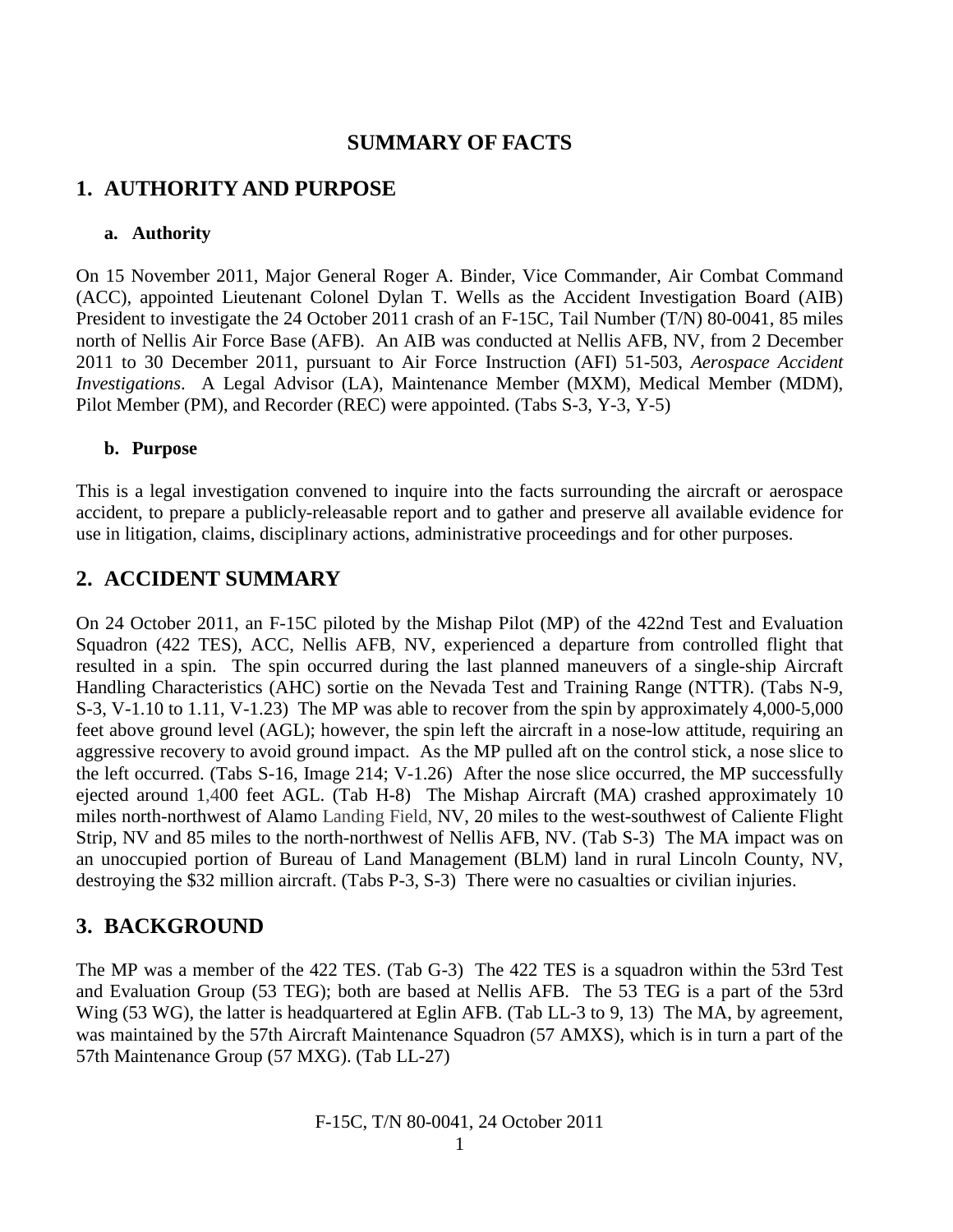#### **a. 53rd Wing**



The 53 WG, located at Eglin AFB, FL, serves as the focal point for the Combat Air Forces in electronic warfare, armament and avionics, chemical defense, reconnaissance, and aircrew training devices. The wing is responsible for operational testing and evaluation of new equipment and systems proposed for use by these forces. Current wing initiatives include advanced self-protection systems for combat aircraft, aircrew life support systems, aerial reconnaissance improvements, new armament and weapons delivery systems, and improved

maintenance equipment and logistics support. The 53 WG, comprised of four groups, numbers more than 2,000 military and civilians at 20 various locations throughout the U.S. The wing reports to the U.S. Air Force Warfare Center (USAFWC) at Nellis AFB and is a direct reporting unit to ACC. (Tab  $LL-3$ 

#### **b. 57th Wing**



The 57 WG is the largest composite wing in the U.S. Air Force (USAF). It provides advanced aerospace training to world-wide combat air forces and showcases aerospace power to the world while overseeing the dynamic and challenging flying operations at Nellis AFB. The 57 WG conducts advanced aircrew, space, logistics and command and control training through the USAF Weapons Instructor Course (WIC), "RED FLAG" and "GREEN FLAG" exercises. Important components of the training include adversary tactics

replication (provided by the wing's aggressor squadrons) and graduate level instruction and tactics development (accomplished through each of its schools). The wing additionally supports the USAFWC's test and evaluation activities and showcases US air power through the USAF Air Demonstration Squadron. The wing is comprised of seven distinct organizations: the 57th Adversary Tactics Group, 57th Maintenance Group, 57th Operations Group, WIC, USAF Advance Maintenance and Munitions Officers School, USAF Air Demonstration Squadron, and 561st Joint Training Squadron. (Tab LL-17 to 20)

#### **c. 422 TES**



The 422 TES is responsible for the execution of fighter operational test at Nellis AFB. Members of the squadron carry out operational test and evaluation and tactics development and evaluation projects assigned by ACC.The 422 TES is composed of aircrew and support personnel sustaining five divisions of fighter aircraft: A-10C, F-15C, F-15E, F-16C, and F-22A. The 422 TES conducts operational tests for ACC on new hardware and software upgrades to each of the five aircraft in a simulated combat environment. The 422 TES also develops and

publishes new tactics for these aircraft.The results of these tests directly benefit aircrews in ACC, Pacific Air Forces, and U.S. Air Forces in Europe by providing them with operationally proven hardware and software systems. Current tests include Helmet Mounted Integrated Targeting system testing for the A-10C, ground maneuvering target destruction for the F-16C, a \$1.9B Radar Modernization Program for the F-15E, new avionics software updates for the F-15C, and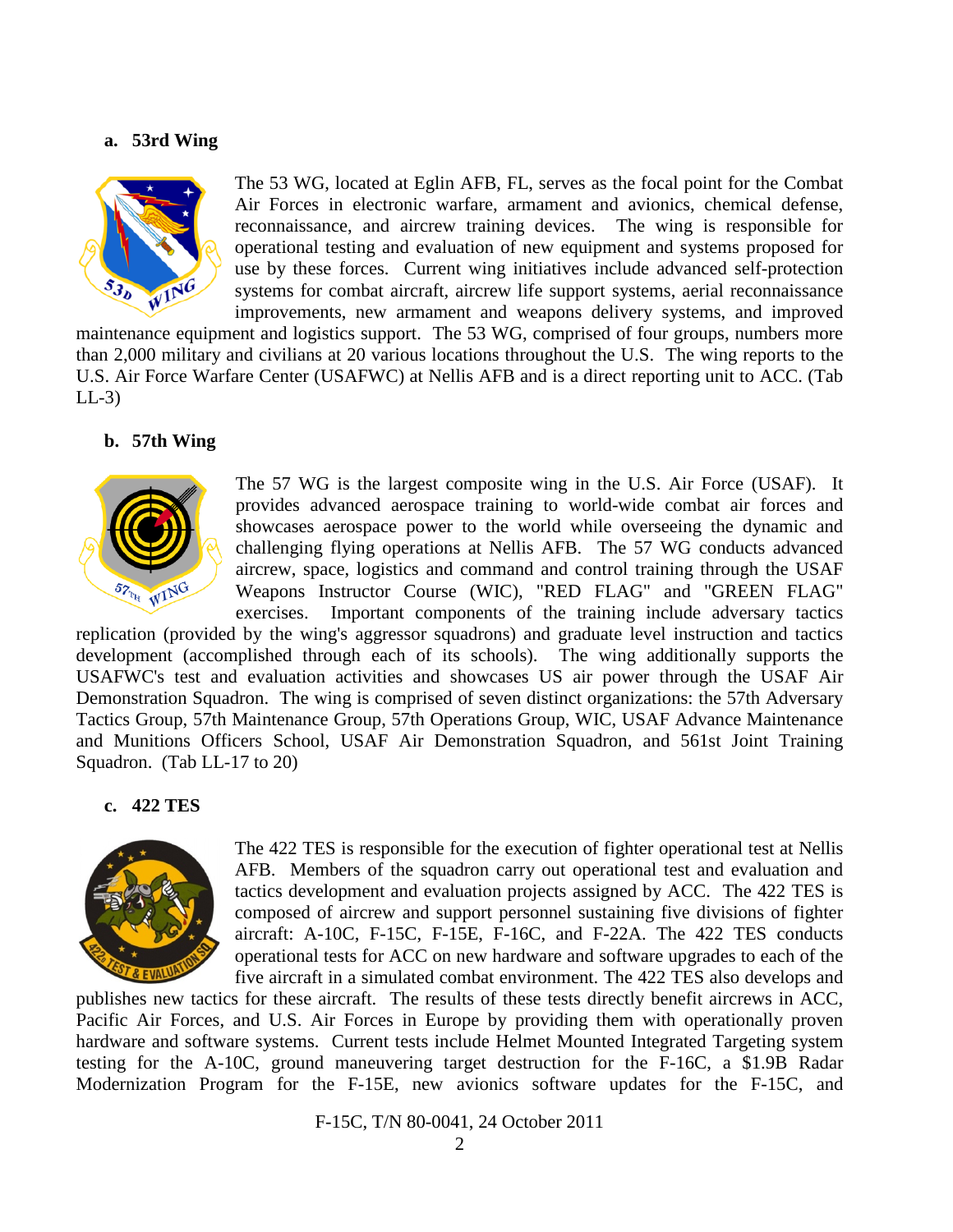implementing the first-ever air-to-ground radar mapping capability for the F-22A. Also, the squadron provides core pilots to the F-35 program and will eventually carry out operational test for the Air Force's newest fighter aircraft. (Tab LL-15)

#### **d. F-15 Eagle**

The F-15 Eagle is an all-weather, extremely maneuverable, tactical fighter designed to permit the AF to gain and maintain air supremacy over the battlefield. Eagle pilots utilize the aircraft's maneuverability and acceleration, range, weapons, and avionics to achieve desired effects in aerial combat. The F-15C has electronic systems and weaponry to detect, acquire, track, and attack enemy aircraft while operating in friendly or enemy-controlled airspace. The weapons and flight control systems are designed so one person can safely and effectively employ the jet in air-to-air combat. The F-15C model entered the USAF inventory in 1979. (Tab LL-21 to 26)

# **4. SEQUENCE OF EVENTS**

#### **a. Mission**

EAGLE flight, a two-ship formation of F-15C aircraft, planned to fly a test profile of recent software and hardware advances involving the Air Combat Tactics (ACT) mission set against six adversaries from the 64th and 65th Aggressor Squadrons (64 AGRS and 65 AGRS). This ACT mission was further focused on short-range detection, maneuvering, and two-ship engagement with these adversaries, and was part of a comprehensive test plan for the new avionics suite. (Tab V-1.6 to 1.7) EAGLE 01 was planned to be flown by the planned flight lead (PFL), who was a current and qualified F-15C instructor pilot (IP). The original EAGLE 02 was planned to be flown by the MP, who was a current and qualified F-15 IP as well. (Tab K-6) The mission was authorized by the 422 TES Operations Supervisor (also referred to as Top-3), who is in charge of daily operations in accordance with (IAW) AFI 11-401. (Tab K-5)

#### **b. Planning**

Mission planning began the Friday prior on 21 October 2011 and was completed prior to the coordination brief on 24 October 2011. (Tab V-1.7) All mission planning items were uneventful. The coordination briefing with the adversaries started on time and took 15 minutes. Then the PFL and MP took a 10 minute break and followed with their element brief. The element brief lasted 45 minutes and covered their planned test intercept mission flow. (Tab R-29) The PFL discussed administrative items, tactical portion and alternate mission. (Tab V-1.9) However, the specific maneuvers for the alternate mission were not discussed. (Tab R-31) The brief concluded 15 minutes before "step" time. (Tab R-29) "Step" refers to the time the pilot will depart the squadron to allow time for sufficient preflight of the aircraft and follow-on ground operations. In between the brief and the step, maintenance and operations personnel arrived at the conclusion that only one of the two EAGLE aircraft would be available. (Tab R-29) The PFL and MP came to an agreement for the MP to fly an alternate AHC mission. (Tabs R-29, V-1.10) Since the assigned Operations Supervisor was unavailable, the PFL (who was a qualified Operations Supervisor) acted in that role for step. (Tabs T-4, V-10.5) The PFL, as the acting Operations Supervisor, and MP developed a new plan to share the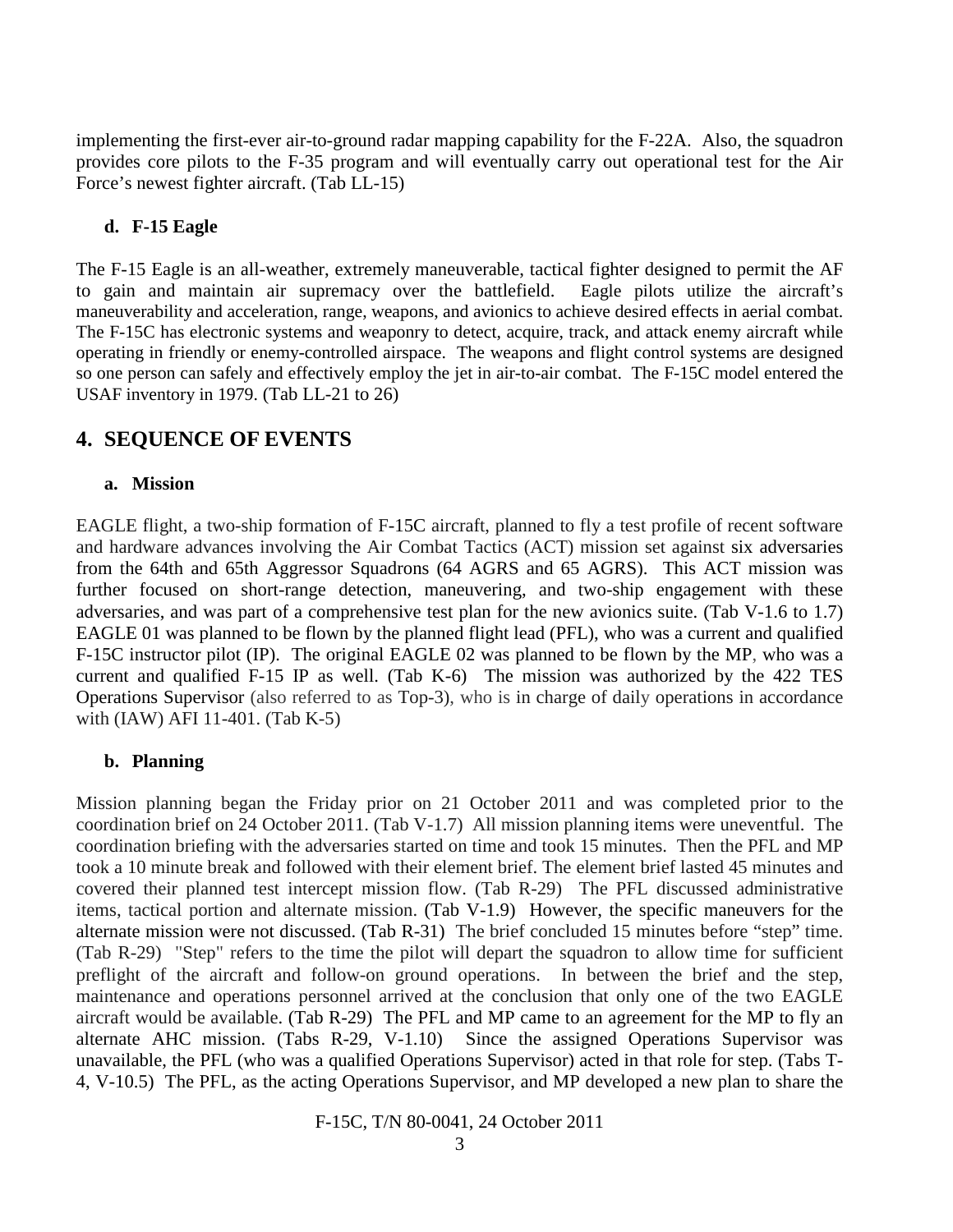airspace with the adversaries who would also perform an alternate mission. (Tab V-1.9) Since an alternate card was not required, the MP elected to use the products generated for the flight rather than developing new products. (Tab V-1.11) The MP filed himself as EAGLE 01, a single-ship mission, for the AHC sortie. The MP did not fill out a new ORM sheet. (Tab K-8) All required items were completed during the step brief. (Tab V-1.11 to 1.12) The MA flew earlier that day, but nothing other than minor flyable discrepancies were noted on the previous flight. (Tab D-15)

#### **c. Preflight**

The MP arrived at the aircraft about 50 minutes prior to takeoff and performed a normal preflight. (Tab V-1.9, V-5.5 to 5.6) The MP noticed nothing abnormal in the aircraft forms. The MP performed a walk-around/preflight and noted no abnormalities to flight control services, fuel systems, radome, or the expected configuration. (Tab V-1.15) The MP climbed into the aircraft and noticed no abnormal cockpit switch positions, had no abnormal indications during start, and noticed no abnormal ground, fuel, or flight control checks. (Tab V-1.17) All EAGLE taxi and end of runway (EOR) checks were uneventful. (Tab V-1.19) The MP did not remember the Fighter Data Link (FDL) procedures for the day. (Tab V-1.21) Further analysis shows the MP did not enable the Video Tape Recorder System (VTRS) and no usable data could be retrieved from the Nellis Air Combat Training System (NACTS). (Tab II-3)

#### **d. Flight**

On time takeoff, departure, and entry into the NTTR, specifically Coyote Bravo airspace, were uneventful. (Tabs N-4 to 8, V-1.20) Upon arriving in the NTTR, the MP completed several routine flight checks, to include an ops check. (Tab V-1.20 to 1.22) Ops checks are accomplished on departure and periodically during maneuvers so that the pilot has the most up-to-date situational awareness of aircraft fuel and oxygen state as well as cabin pressurization.

Upon completion of his required airspace entry checks, the MP proceeded to fly a low-altitude stepdown training (LASDT) profile below 5,000 feet AGL within the airspace. This portion of the mission was uneventful. Once the MP's external wing tanks were empty, he climbed above 5,000 feet AGL to proceed with the AHC portion of his mission. (Tab V-1.22) The MP performed his usual technique of reprogramming the angle of attack (AOA) warning tone to 0 (which turns the tone off) once the external tanks were empty. (Tab V-1.18) AOA is the angle between the relative wind direction and the aircraft's wings.

The MP's plan was to climb back up to 19,000 feet mean sea level (MSL) in order to begin flying the AHC portion of the mission. (Tabs V-1.22 to 1.24) According to the MP, he performed AHC maneuvers within the full range of the F-15C capabilities; this included high speed, high G maneuvers to low speed, high AOA maneuvers using the full range of power settings available. The MP flew all of these maneuvers in a clockwise flow (right-hand turns) and noted nothing unusual during these maneuvers. (Tab V-1.22 to 1.24)

Between these various AHC maneuvers, the pilot would conduct ops checks in between setups, ensuring that the fuel was feeding and that internal wing tanks were balanced. Every time the MP

F-15C, T/N 80-0041, 24 October 2011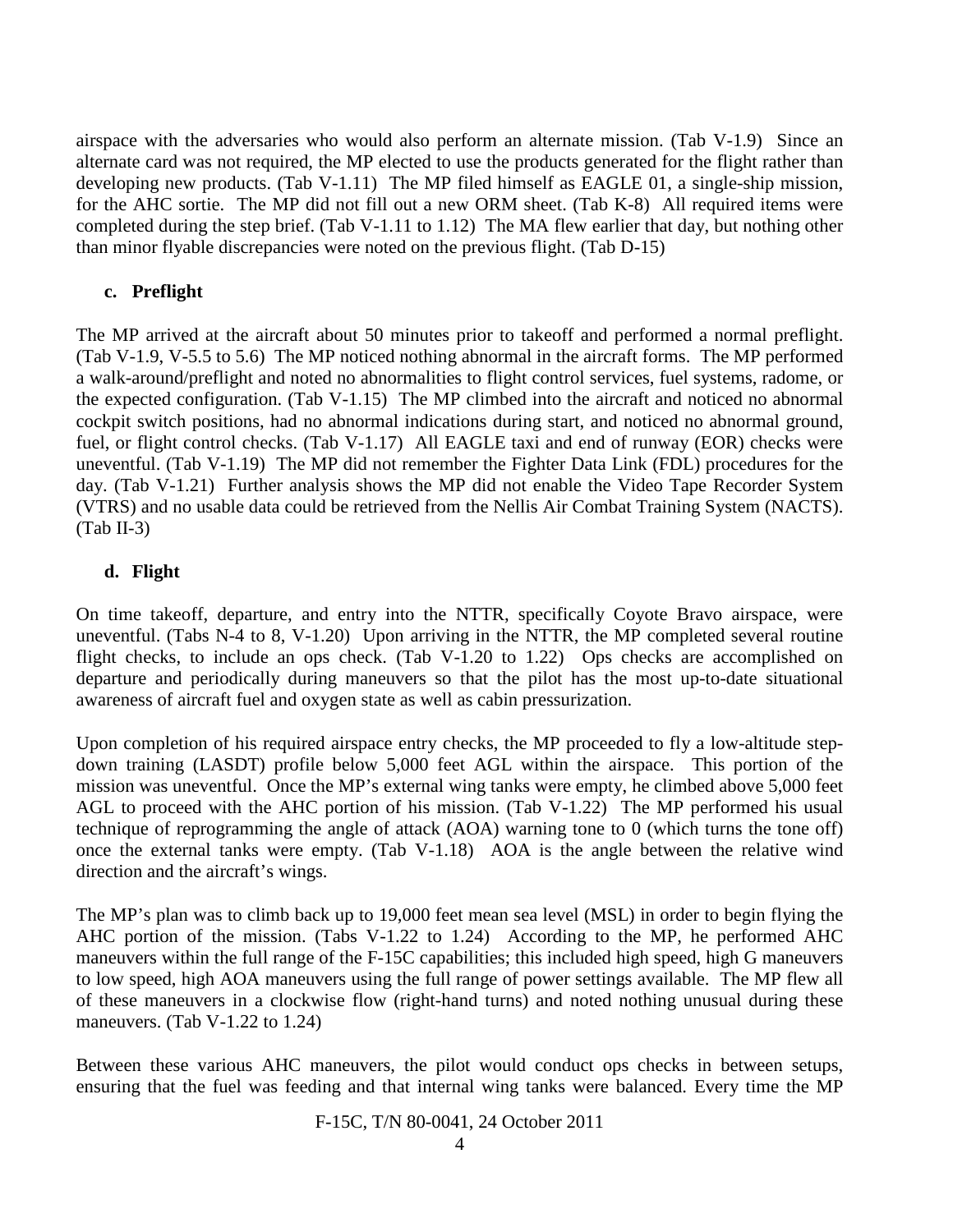performed these ops checks, he verified that the wing tanks were empty. The MP noted nothing abnormal with regards to the fuel system. (Tab V-1.23)

At approximately 1602 local time (based on analysis of Blackjack's radar track), the MP started his last maneuver leading up to the mishap sequence. (Tabs M-3, JJ-18) Blackjack is the scheduling agency for real-time NTTR airspace use and it functions as a range monitoring and advisory control system located at Nellis AFB. The MP's last ops check yielded nothing abnormal, with a recollected fuel state of 5,300 pounds, all of the internal tanks feeding, and internal wing tanks balanced. The MP's intent was to practice one last AHC maneuver, a level reversal, before returning to Nellis AFB. (Tab V-1.24)

The level reversal is an aggressive defensive basic fighter maneuver (BFM) designed to cause an offensive enemy aircraft to overshoot the defender's flight path or to cause misaligned fuselages, denying the adversary the ability to employ ordnance. (Tab AA-72) The initial maneuver is an aggressive defensive break turn (a maneuver used to change direction as quickly as possible) with around 90 degrees of bank angle and throttles at idle. This initial turn may be held based on the adversary's follow-on maneuver, and the subsequent follow-on turn will be a quick unloaded (defined by decreased G and AOA on the jet) roll in the opposite direction to another aggressive idle power turn. These aggressive turns will bleed off the aircraft's energy. With the power setting also at idle, it is common for the jet to enter and be sustained in the high AOA and low airspeed regime. (Tab AA-64)

According to the MP, the initial parameters of the level reversal were 19,000 feet MSL, 375 knots indicated airspeed (KIAS), and in a right-hand turn. The MP selected idle power and rolled right with lateral stick input set to approximately 80 degrees of bank. The MP remembers performing an aggressive break turn to the right, registering over 8 Gs on the MA's heads up display (HUD). (Tab V-1.25) The MP held the stick aft, continuing this turn for around 3-4 seconds before executing his reversal back to the left. (Tab V-1.28) This reversal was executed at between 250 to 300 KIAS. (Tab V-1.25) The MP stated he kept his feet on the rudder pedals, and that only stick input was used. (Tab V-1.28) The MP executed an aggressive unload, placing the stick to a perceived neutral position before rolling left with lateral stick input to set his bank angle to 60-70 degrees. (Tab V-1.29) As he applied longitudinal pressure aft on the stick, the MA's nose, which was initially above the horizon, yawed left and sliced abruptly below the horizon as the MP started to hear the departure warning tone. (Tab V-1.30) A departure from controlled flight is characterized by a large, uncommanded flight path change. (Tab AA-12) Additionally, the flight manual, T.O. 1F-15A-1, describes this tone as a warning indicator of departure or potential impending departure. (Tab AA-35) This beeping tone sounds when the yaw rate reaches 30 degrees per second. As the yaw rate increases, the beep rate increases, reaching a maximum beep rate at 60 degrees per second yaw rate. (Tab AA-7)

The MP recalls freezing the stick halfway or three-quarters from the full aft position when he heard the departure warning tone, with his feet still neutral on the rudder pedals. (Tab V-1.29) Immediately thereafter, as soon as the MA's nose sliced left, the MP states he neutralized his controls while keeping the throttle setting still at idle. (Tab V-1.26) The MA continued to depart controlled flight with the yaw rate increasing rapidly. (Tab V-1.26 to 1.27) The MP saw the Spin Recovery Display (SRD) appear on his Multi-Purpose Color Display (MPCD) and that the yaw rate warning tone had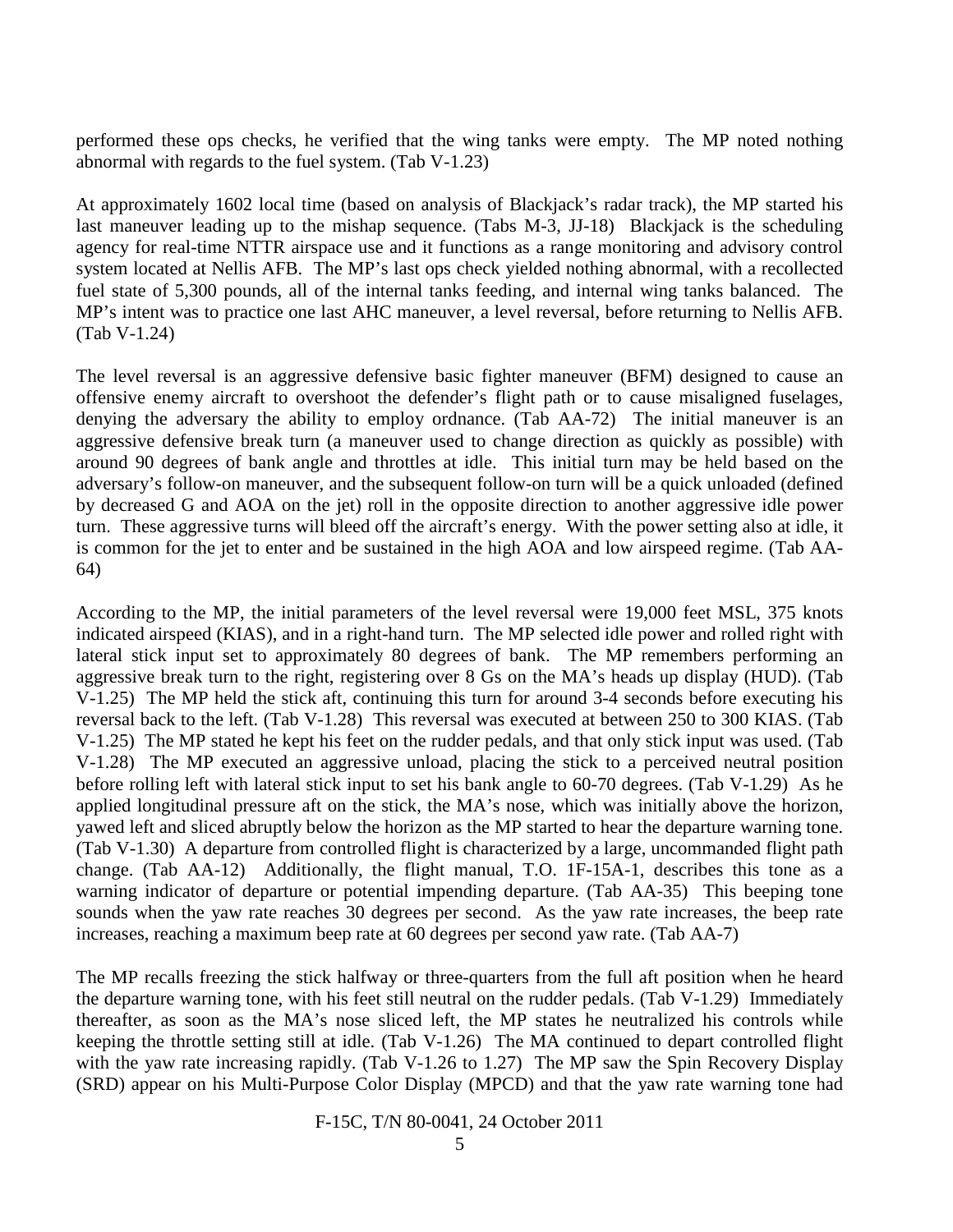stabilized to what he perceived as the maximum beep rate. (Tab  $V-1.33$ ) See Figure 1 for a representative SRD.



Neutralizing the controls following the nose slice did not recover the MA. The MA settled into a spin at a 20-30 degrees nose low attitude, relatively level with little to no oscillations. (Tab V-1.25) According to the MP, he felt "a slight amount of G-forces, kind of ninety degrees out from the back of the seat, so pushing you forward in the seat a little bit. … I didn't feel like I had to do a push-up off of the glare shield or anything like that though." (Tab V-1.25 to 1.26) The MP, after neutralizing his controls, applied full left lateral stick into the direction of the spin. (Tab V-1.26) The MP had to move his feet off the rudder pedals due to his left leg preventing him from achieving full left stick deflection. (Tab V-1.31) The MP then applied differential power by splitting the throttles against the spin, placing the left throttle into full military (sub-AB) power and the right throttle at idle. (Tab V-1.26) The MP perceived no changes in the yaw rate warning tone and did not feel the jet recovering. Passing what the MP perceived as 13,000 feet MSL, the MP lowered the landing gear, which is consistent with the out of control recovery checklist. (Tab V-1.34 to 1.35) This gear-down configuration is also confirmed by photographs from eyewitnesses near the mishap location. (Tab S-15)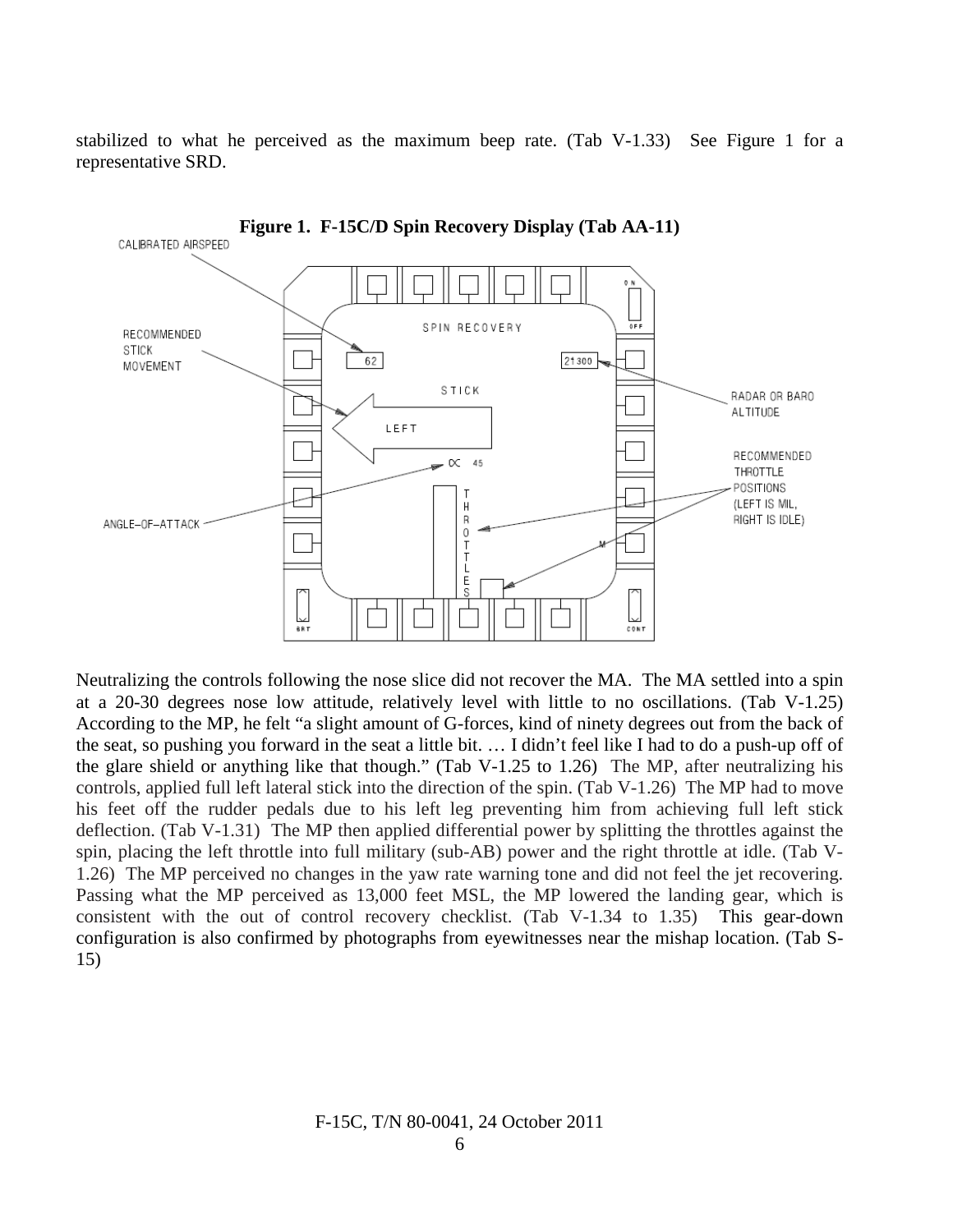**Figure 2. MA Dive Recovery (Tab S-15)**



After lowering the gear, the MA came out of the spin while passing 9,000 feet MSL. (Tab V-1.26) The MP neutralized the controls and selected maximum afterburner on both throttles. Based on the MP's memory of events and eyewitness photographs, the MA was around 50 degrees nose low when it started its recovery from the spin. (Tabs V-1.35, S-15) The MP attempted a slow application of aft stick pressure to fly the jet out from the dive, but realized he was at a very low altitude condition and was "starting to get that ground rush." (Tab V-1.33) Photographs taken near the mishap site show the MA's nose about 5 degrees above the horizon with an engine exhaust trail visible. (Tab S-15 to 16) Following this maneuver, the aircraft sliced aggressively to the left. As the MA passed below 7,000 feet MSL, the MP began his ejection sequence. Based on the eyewitness photographs, the pilot initiated his ejection sequence with the MA at around a 70-80 degrees nose low attitude, in a left bank. (Tabs V-1.36, S-16 to 17) Additionally, based on analysis of these photos, it was estimated that the ejection altitude was approximately 1,404 feet AGL or 5,586 feet MSL and the speed was approximately 122 KIAS. (Tab H-8) The MA impacted the ground a few seconds after the MPs ejection. The MP survived the ejection with very minor injuries. (Tab X-3)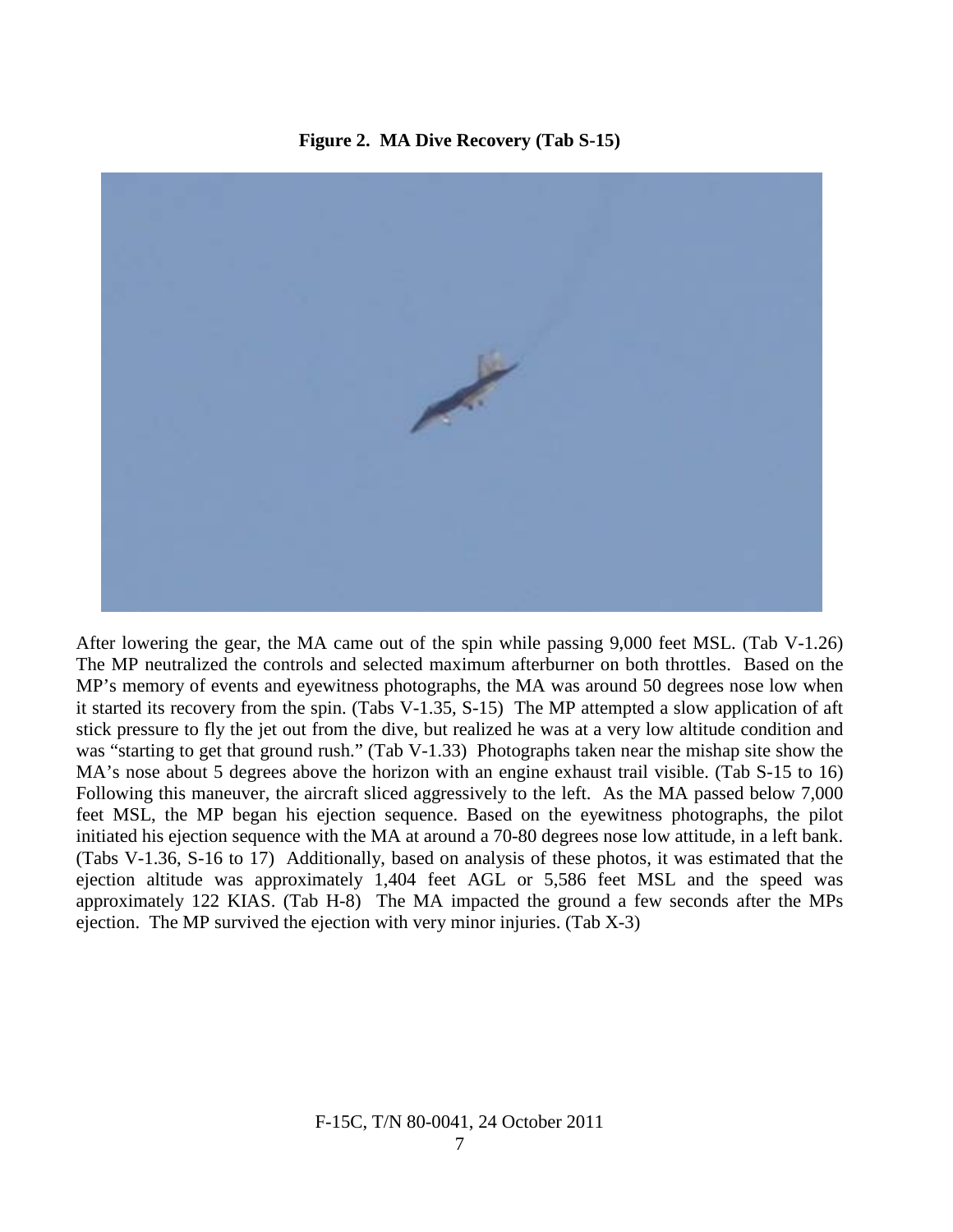**Figure 3. MP Ejection (Tab S-17)**



#### **e. Impact**

The MA impacted unoccupied BLM land approximately 10 miles north-northwest of Alamo, NV, at approximately 1603 local time. The coordinates of the impact site were N37 28 30.24 W115 15 53.79. (Tab S-3) Based on orientation of the crash site and witness photos, the MA heading was southeast and in a nose-low attitude at the time of impact. (Tab S-4, 17) The debris field covered a relatively small area with most of the wreckage found within a 100 yard radius of the center. (Tab S-5) On 4 December 2011, the AIB team found a 34-inch long portion of the right missile rail over half a mile north-northeast of the impact site. (Tab Z-3) There were no off-road vehicle tracks or apparent impact craters immediately by the rail. Two mishap responders were interviewed, and neither could explain how the wing rail ended up in the location where it was discovered by the AIB. They did state that if transported by ATV, the rail would have been in a non-enclosed box. (Tab V-8.6, 9.5) Unfortunately, no log was kept as to individual item transportation. (V-8.4) The missile rail appeared charred, indicating that it was likely on the aircraft at impact and not likely contributory to the mishap. (Tab Z-5) There were no civilian casualties or civilian property damage, and only minor environmental clean-up costs. (Tab P-5)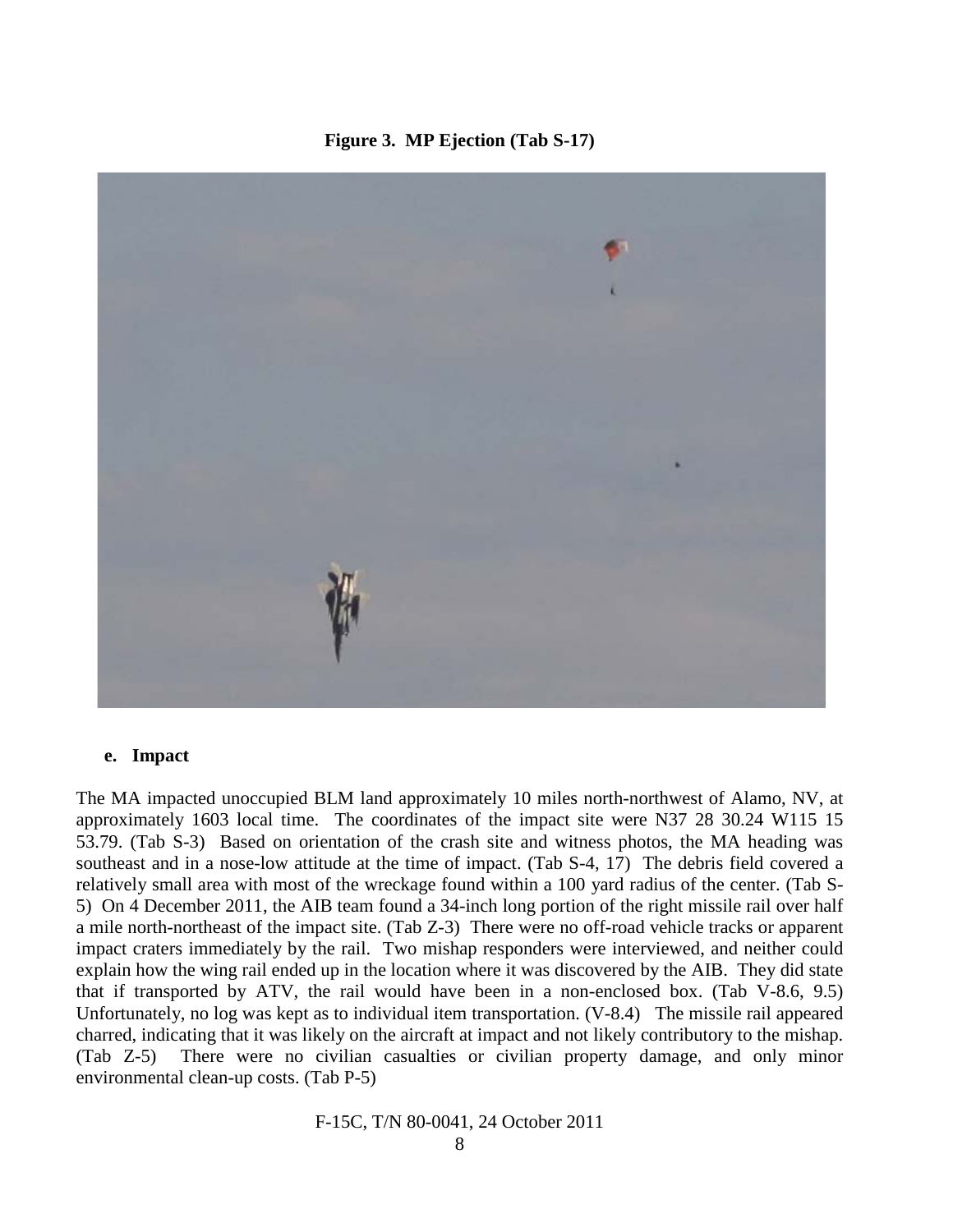

**Figure 4. Eyewitness Photo of MA Impact (Tab S-19)**

**Figure 5. MA Crash Site (Tab S-10)**



F-15C, T/N 80-0041, 24 October 2011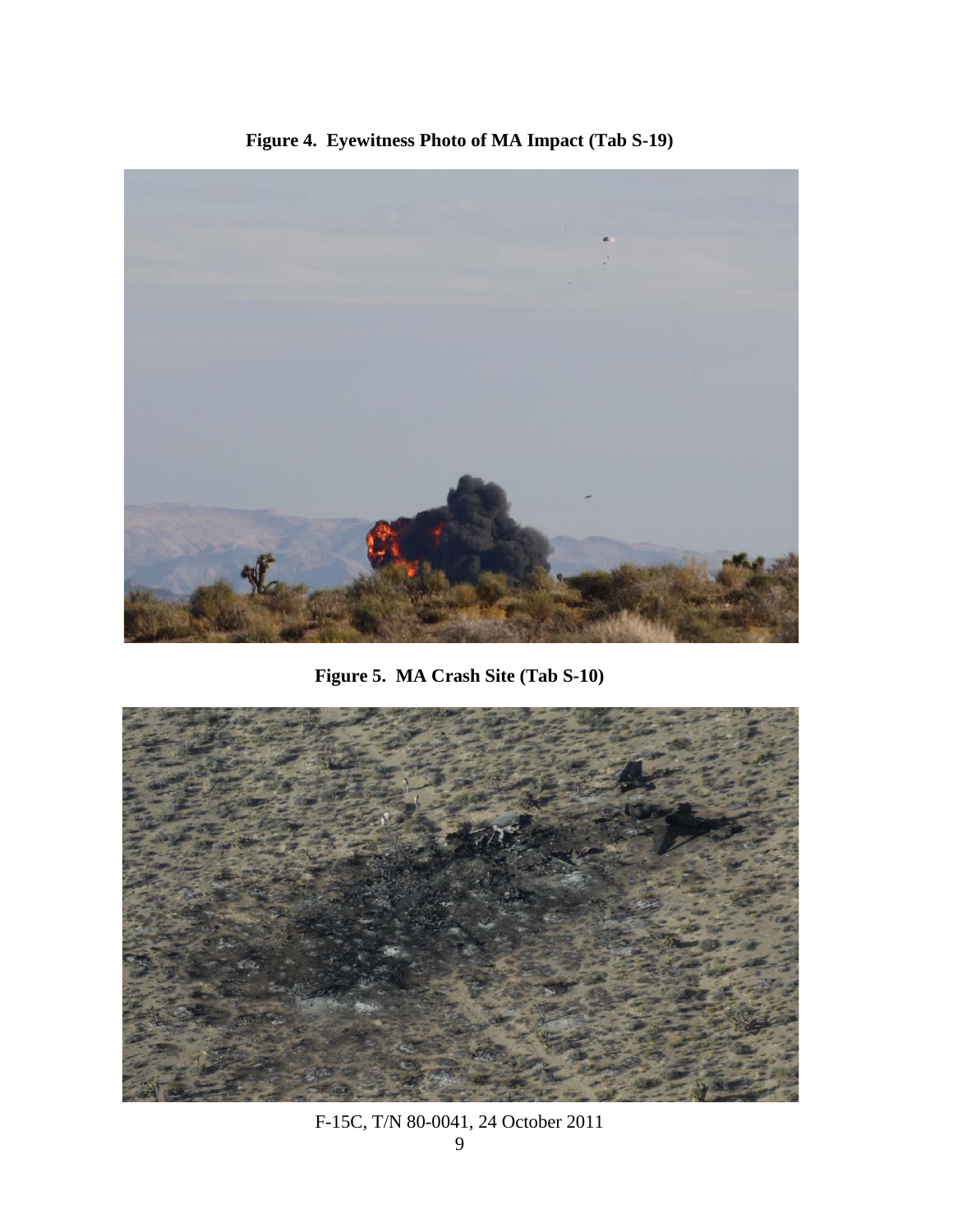#### **f. Egress and Aircrew Flight Equipment**

The pilot initiated successful ejection within the performance envelope of the Advanced Concept Ejection Seat II (ACES II) ejection system. A Mode 2 ejection resulted, despite the MA being within the altitude and airspeed parameters for a Mode 1 ejection. A Mode 1 ejection should occur at airspeeds less than 250 knots equivalent airspeed (KEAS) and altitudes below 15,000 feet MSL. The mishap sequence never put the MA in a Mode 2 regime, as seen in Figure 6. The primary difference is that in a Mode 2 ejection, a seat drogue parachute is deployed, and the deployment of the aircrew parachute is slightly delayed. If a Mode 2 sequence is initiated in the Mode 1 regime (as in this case), there is increased risk that the aircrew parachute may not deploy completely due to the delay, increasing the likelihood of injury. In this mishap, however, the MP's aircrew parachute deployed fully and he sustained no serious injuries. (Tab H-3 to 9) Further investigation showed two other environmental sensors from the same lot number were locked in Mode 2 selection. (Tab I-12)

#### **Figure 6. Ejection Modes (Tab AA-79)**



The MP's emergency locator transmitter (ELT) beacon did not alert any local aircraft or radar stations via the aircraft emergency frequency (Guard). (Tabs JJ-21, R-11) The MP testified that he did not recall what setting his Radio Beacon Selector switch was set to during ground operations. (Tab V-1.16, 1.40) Access to the Radio Beacon Selector switch is gained through a cutout in the front of the seatpan. The switch is a rocker switch with two settings, MAN and AUTO. With MAN selected, the radio beacon will not activate at man-seat separation. With AUTO selected (standard setting during training sorties), the radio beacon activates at man-seat separation. (Tab AA-77) The MP was able to contact other airborne aircraft with his survival radio and coordinate with Search and Rescue personnel. (Tabs R-11, V-1.40)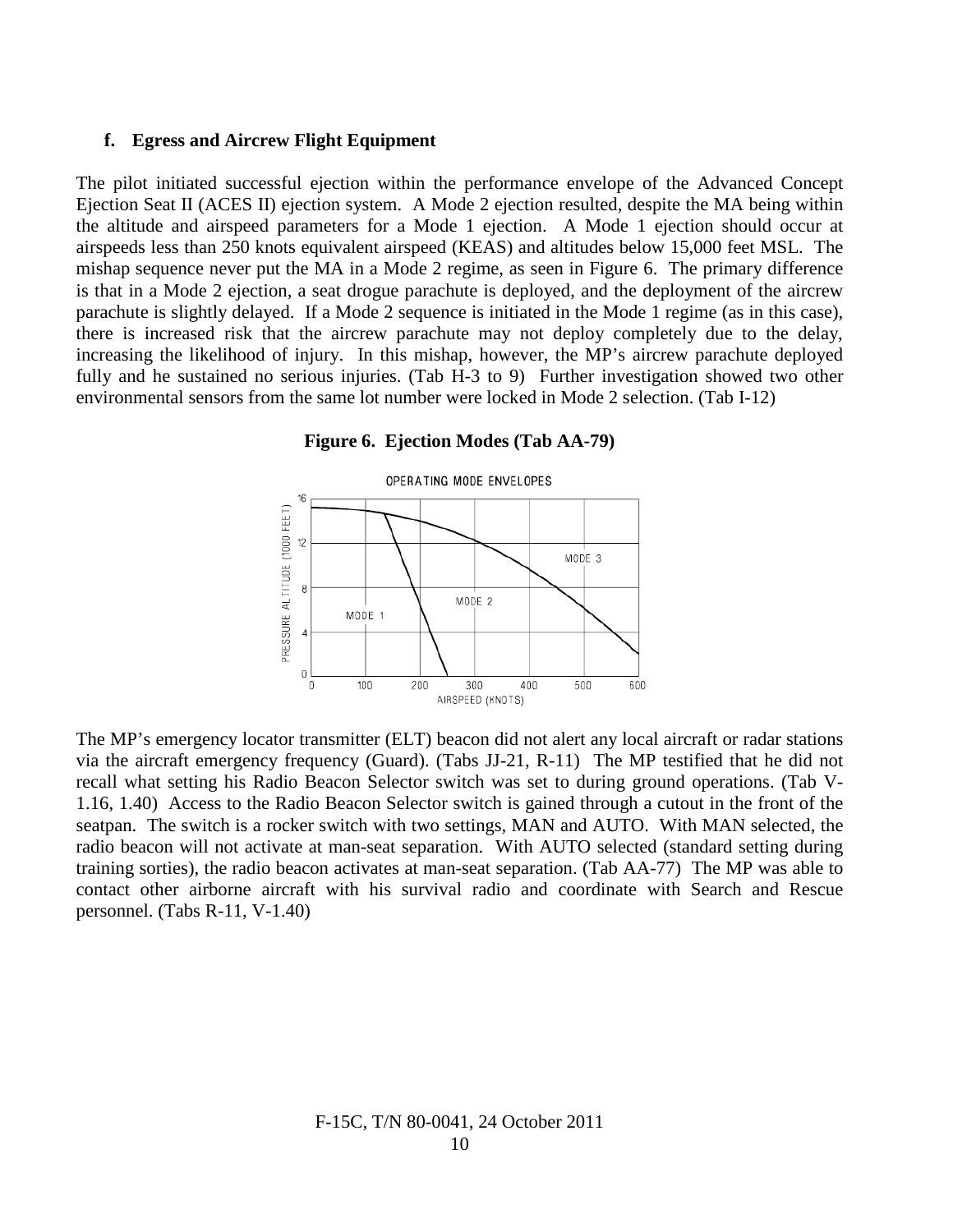

All required life support and survival equipment inspections were current. (Tab EE-3 to 11) The MP was wearing the appropriate life support equipment for a daytime AHC mission. (Tab EE-13 to 15) Neither egress nor aircrew flight equipment were causal or contributing factors in this mishap.

#### **g. Search and Rescue**

At 1610 local time on 24 October 2011, the Lincoln County Sherriff's Office received report of a possible aircraft crash and contacted the Nellis AFB Command Post. (Tab N-9, 20, 23) Following the successful ejection, the MP started walking toward the nearby highway to help expedite his rescue. Aircraft that were already flying in the area, including F-15C, F-16, and A-10 aircraft, were vectored to perform a Rescue Combat Air Patrol (RESCAP) over the area. (Tabs N-20, R-10, R-19) REDHAWK 1, an F-15C, was the initial on-scene commander (OSC). The MP was able to communicate with the airborne RESCAP via hand-held radio, and reported that he was ambulatory and had only minor injuries. (Tab V-1.40) The OSC was able to visually locate the MP, worked with the MP to determine an appropriate pickup location, and passed that location to recovery forces. OSC duties were then transferred from REDHAWK 1 to BOAR 1, a Nellis A-10, until rescue operations were complete. A helicopter was dispatched to pick up the MP, and the MP signaled the helicopter using smoke and flare. (Tab V-1.41) The MP was transported via the helicopter to the Mike O'Callaghan Federal Hospital on Nellis AFB for evaluation. (Tab V-1.41)

#### **h. Recovery of Remains**

Not applicable.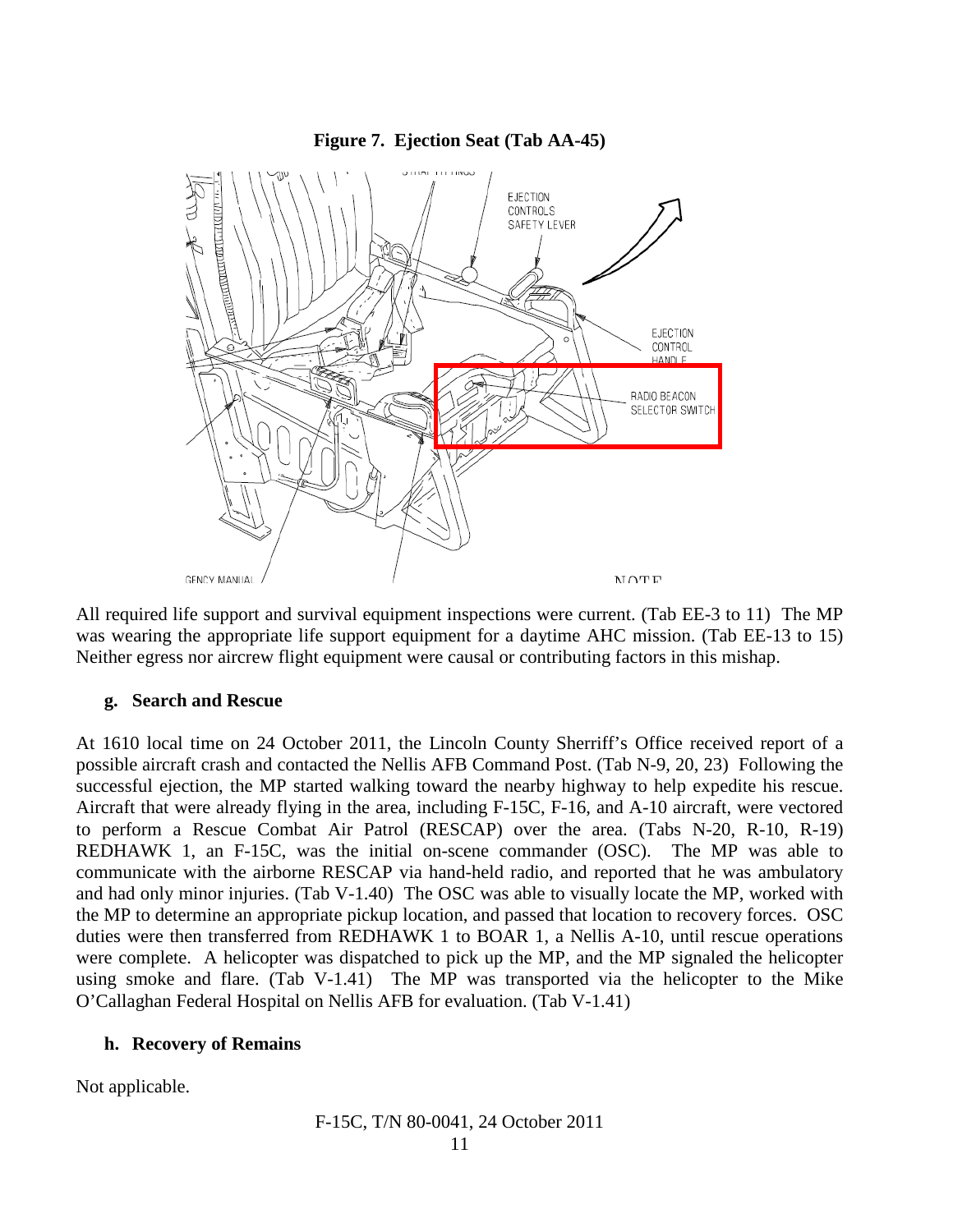#### **i. Simulator Analysis of Mishap Engagement.**

Simulator testing was conducted in the Boeing Simulator Facility, St. Louis, MO on 12 and 13 December 2011 with Boeing subject matter experts (SME). Parameters for testing were derived from the interview with the MP on 5 December 2011 and non-privileged data obtained from Part 1 of the SIB report. The simulator modeling assumed entry parameters IAW the MP interview. After the SRD appeared, spin recovery controls were applied IAW the display (Figure 1) and with a two to five second reaction time factor.

Multiple scenarios were flown simulating variations due to aircraft center of gravity (CG), pilot flight control inputs, mechanical failures of flight control surfaces, and radome imperfections, modeling their effects on departure susceptibility, spin entry, and aircraft spin characteristics. (Tab GG-3 to 11) This process allowed a large number of possibilities to be examined, with a combination of these variables most likely contributing to the mishap:

#### **Variable 1: Introduction of radome imperfection that made the MA susceptible to departures at very high AOAs.**

- T.O. 1F-15A-1 pg. 6-9 states, "imperfections in the forward 8-10 inches of the radome such as bent/misaligned nose caps or cuts/blisters in the rain erosion boot can cause strong yawing tendencies (i.e. nose slices) at very high AOA's." (Tab AA-36) Additionally, AFTTP 3-3.F-15C pg. 4-18 states:

> Normally, even without imperfections, the airflow around the radome begins to separate at very high AOA levels (i.e., typically 65 to 70 CPU [cockpit units]). The separation occurs unevenly causing a slight yaw due to the pressure differential… A 27-foot moment arm from the CG to the nose multiplies this small yawing force, making it significant enough to overcome inherent lateral-directional stability. Typically, pilots do not reach these AOA levels, nor could they sustain them long enough to depart. But, with imperfections in the radome accelerating this separation, pilots can see significant yaw rates at AOA levels as low as 50 CPU. (Tab AA-69)

- **Note:** The F-15C does not display AOA directly. Instead, it displays AOA as CPU on a scale of 0 through 45. AOA is displayed on a gauge in the cockpit and in the HUD. (Tab AA-57) The aircraft can attain AOA in excess of the maximum displayed 45 CPU. When this occurs, 45 CPU will be displayed on the gauge and in the HUD until AOA decreases below 45 CPU. (Tabs AA-40, KK-11) CPUs are roughly equivalent to actual AOA plus 10 degrees. (Tab AA-29)
- Interviews with the MP, the pilot prior to the mishap sortie, and maintenance personnel did not indicate any radome issues prior to the flight. (Tab V-1.17, V-3.3, V-5, V-6.4) However, a Boeing White Paper from June 2005 indicated a radome looked fine under visual inspection, yet "detailed laser survey of the outer surfaces revealed irregularities beyond allowable production specs, but difficult to see or feel." (Tab KK-7 to 23)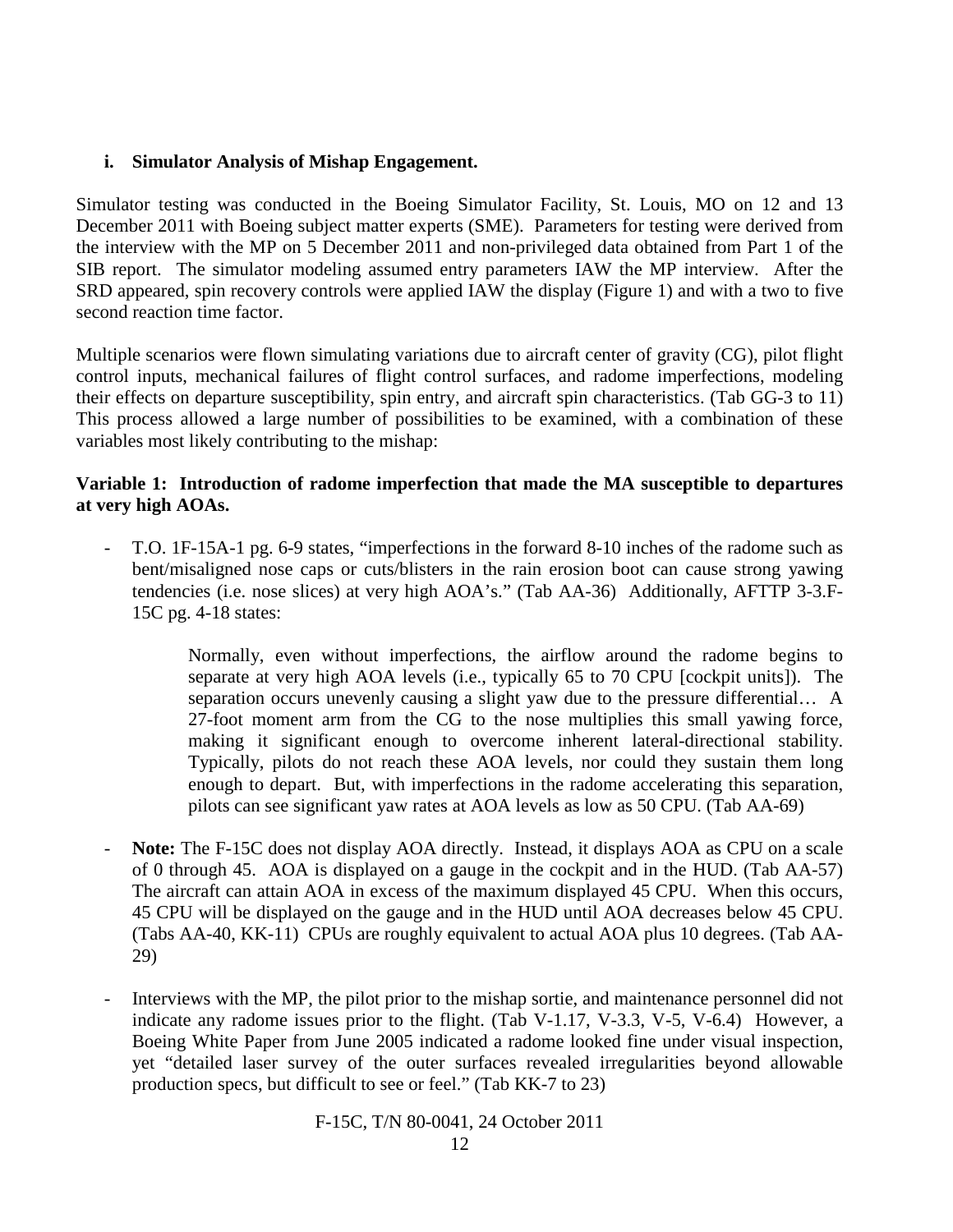Simulations verified that an aircraft with a radome imperfection would be the most susceptible to a departure at high AOA conditions. It was very difficult to spin the aircraft in the simulator without the radome imperfection. In these cases, either flight control system failures and/or extreme misapplication of controls needed to occur to spin the jet. (Tabs GG-8 to 9, HH-29 to 31)

#### **Variable 2: Increasing longitudinal instability based on fuel state and center of gravity (CG) location.**

- Longitudinal stability is a function of the static margin. Static margin is the distance between the aircraft's aerodynamic center (AC) and CG. (Tab AA-68) The F-15 always maintains a positive static margin (aircraft CG forward of AC), making it inherently stable and departure resistant. (Tabs AA-40 to 41, KK-4 to 5) However, the static margin decreases during normal flight operations based on the CG shifting aft as the F-15 burns fuel. (Tab AA-4) The MA's fuel weight was around 5,300 pounds with the internal wing tanks balanced and feeding. (Tab V-1.23, 1.28) This is a light fuel weight for the F-15C.

#### **Variable 3: Misapplication of controls.**

- At the start of the mishap sequence the MA was at a fuel state that allowed it to achieve faster pitch rates, higher peak AOA, and higher sustained AOA. (Tab GG-13 to 16) Abrupt or aggressive longitudinal application of the stick, with decreased throttle settings, may have allowed the MA to achieve AOAs higher than aircraft can report. According to the MP, he performed an aggressive pull at 19,000 feet MSL with a starting airspeed of 375 KIAS. Based on his recollection, the MP achieved over 8 Gs on the initial pull, and he held the stick in that aft position for 3-4 seconds. (Tab V-1.25, 1.28) Performing this maneuver in the simulator, it was possible to achieve 8 Gs with an abrupt pull aft. Additionally, with the power settings at idle, the aircraft would decrease to an airspeed of 250 to 300 KIAS when holding the stick aft for 3-4 seconds.
- In the simulator, the reversal to the left was performed aggressively based on the MP testimony. According to T.O. 1F-15A-1 pg. 6-11, "[i]f the pilot moves the stick forward more rapidly than AOA response can occur, full aileron authority can be restored before the aircraft returns to lower AOA, with the resulting greater probability of departure." (Tab AA-38) However, aggressive reversal to the left with stick at longitudinal neutral or forward of neutral never induced a departure in the simulator. Once the reversal to the left was accomplished, the aircraft would only depart with aggressive application of the stick aft. This is contrary to the MP testimony, since he stated that he froze the stick halfway to three-quarters from the full aft position, and then heard the departure warning tone. (Tab V-1.28)
- According to the T.O., aircraft recovery capability from a departure is based on how quickly the controls are neutralized. (Tab AA-38) According to McDonnell Douglas Aerospace's report from July 1997, serious radome imperfections coupled with an abrupt control input in a high AOA situation could result in an immediate nose slice that progresses into a departure,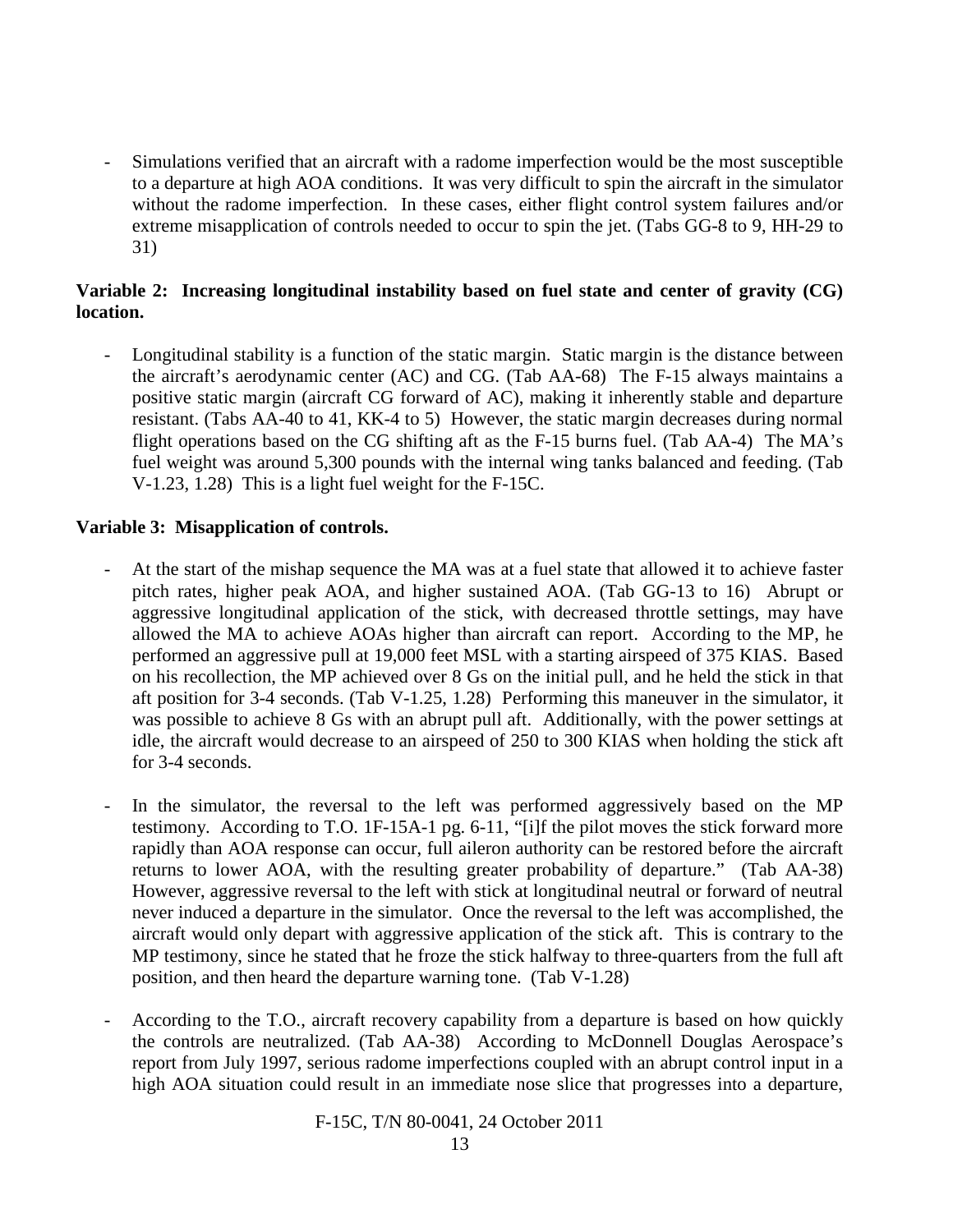even with immediate neutralization of controls. (Tab KK-63) In the simulator, barring any flight control malfunctions, an aircraft with the radome imperfection recovered when the controls were immediately neutralized (less than one second reaction) at the first indication of the departure warning tone. Any delays (greater than 1-2 seconds) with the neutralization of controls could progress the aircraft into a spin. This was dependent on the aircraft's bank angle and energy state. Based on numerous simulator runs, an increased bank angle at a higher energy state created a faster and sharper departure and subsequent entry into a spin. Energy state played a key role as to how long full aft stick had to be held in order to transition from a departure to a spin, with lower energy states requiring the pilot to hold the stick aft longer (greater than 3-5 seconds) in order to spin the jet. (Tab GG-8 to 9)

#### **Variable 4: Aircraft control applications and their effects on the spin.**

- Based on the MP's description of the sensations he experienced during the spin, the jet was at a yaw rate that was less than a classic definition of a flat erect spin but greater than a low rate erect spin. (Tabs AA-40 to 42, HH-3 to 26, V-1.26) This was confirmed in the simulator. For almost all of the runs, after the initial oscillations, the jet would consistently stabilize in a flat erect spin, with the nose 20 to 30 degrees below the horizon with a yaw rate varying between 50 to 75 degrees per second. (Tab GG-9)
- According to the T.O:

When the spin recovery mode is not operating (yaw rate below 60°/second), the longitudinal stick must be closely centered to insure large anti-spin aileron deflection when lateral stick is input. Positioning the longitudinal stick either forward or aft of neutral reduces the aileron deflection available for recovery. Obtaining neutral longitudinal stick may be extremely difficult due to forces encountered during a departure situation. Occasionally, the amplitude of the spin oscillations will reduce and the low-rate spin will become very smooth. Should this occur, aircraft recovery will be slowed. If the aircraft is in the low rate spin mode and is not recovering with full anti-spin controls, landing gear may be lowered. This results in a control system change, which insures full anti-spin aileron deflection is available with full lateral stick regardless of longitudinal stick position. Again, recovery from the spin may not be apparent for several turns after appropriate recovery controls are applied. (Tab AA-41)

This issue was confirmed in the simulator and is shown in Figure 8.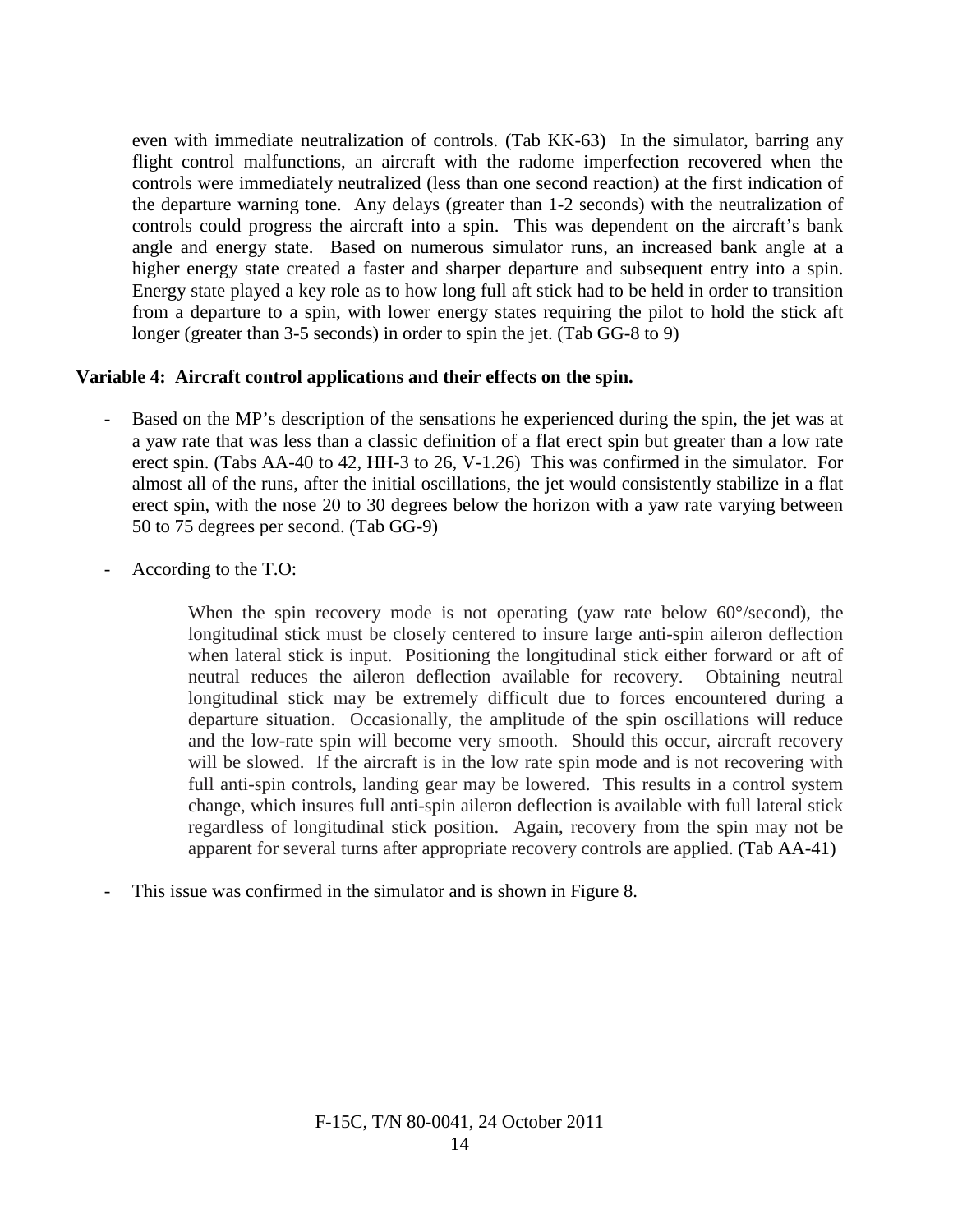

**Figure 8. Plot of simulator run Day 1 Run 27 (Tab HH-7)**

**Note:** X-axis is time (hundredths of a second), Y-axis reflects yaw rate (degrees per second), longitudinal stick placement (inches), stick placement (inches), degrees deflection.

- Despite a concerted effort by the simulator pilot to place the stick in an exact longitudinal neutral position, this was never achieved. According to the T.O., the ratio of aileron/differential stabilator deflection to lateral stick motion is adjusted automatically based on airspeed, longitudinal stick position, and gear position in order to prevent adverse yaw. (Tab AA-5) The system that controls that function is the Lateral Ratio Changer. Figure 9 show the schedule followed by the Lateral Ratio Changer.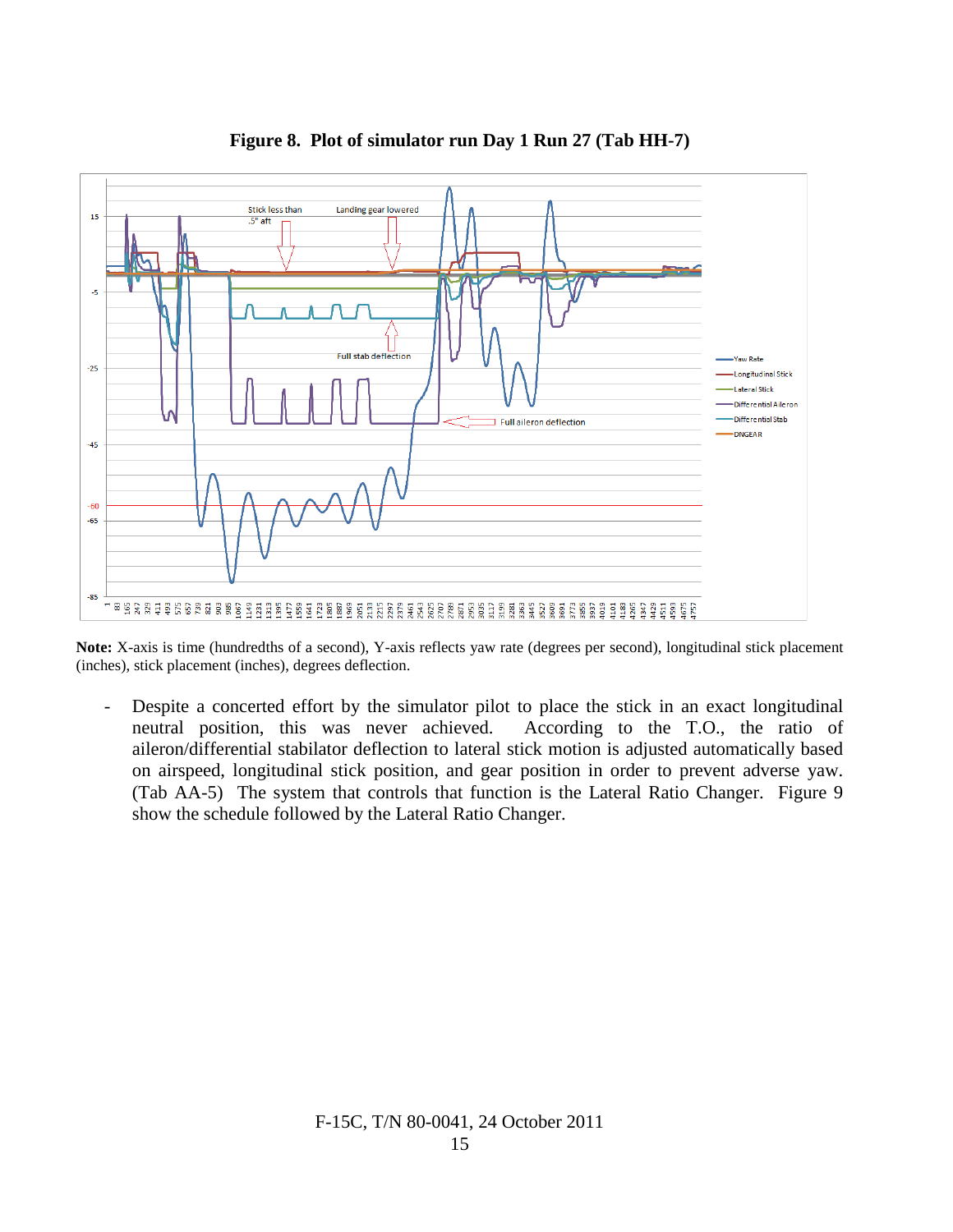

**Note:** The X-axis is longitudinal stick position in inches; Y-axis is the aileron deflection in degrees; The dashed lines is the schedule with the PTC nose-up (NU), solid line is the schedule with the PTC nose-down (ND). (Graph and information provided by Boeing SME)

- Based on this figure, which assumes that the gear is up and that the full spin recovery logic is not enabled, the amount of aileron deflection provided is a function of the what the Pitch Trim Compensator (PTC) commands as well as the longitudinal stick position (in inches). The PTC provides the capability of automatically trimming the aircraft based on the desired stick force selected by the pilot. (Tab AA-28) Forward stick input causes the PTC to run towards its nose-down limit. Aft stick input causes the PTC to run to its nose-up limit. Even in a spin, the PTC is still fully functional and sees stick movement as a change in commanded G-level, and tries (unsuccessfully in a spin) to automatically trim the aircraft. Because of this, the PTC affects the Lateral Ratio Changer schedule which adjusts aileron deflection, affecting the pilot's ability to obtain full control authorities, regardless of stick position. (Tab GG-13)
- The MP testified that despite full left lateral stick input and differential throttles, he perceived no changes in the yaw rate warning tone or any sign that the jet was recovering. (Tab V-1.26) This could be due to unintentional aft input on the stick  $-$  a situation that was simulated and analyzed. This is also a natural tendency corroborated by discussions with F-15 test pilots, based on the forces experienced. In the simulator, being aft of longitudinal neutral as opposed to forward consistently produced longer or no recovery. (Tab GG-9)

#### **Variable 5: Misapplication of controls during the unsuccessful dive recovery.**

Passing what the MP perceived as 13,000 feet MSL, the MP lowered the landing gear IAW the spin recovery procedures. (Tabs AA-14, V-1.26 to 1.31) This gear-down configuration is also confirmed by photographs from eyewitnesses near the mishap location (Tab S-16). Of note, according to T.O., as the aircraft's AOA increases between 35 and 40 CPU, the indicated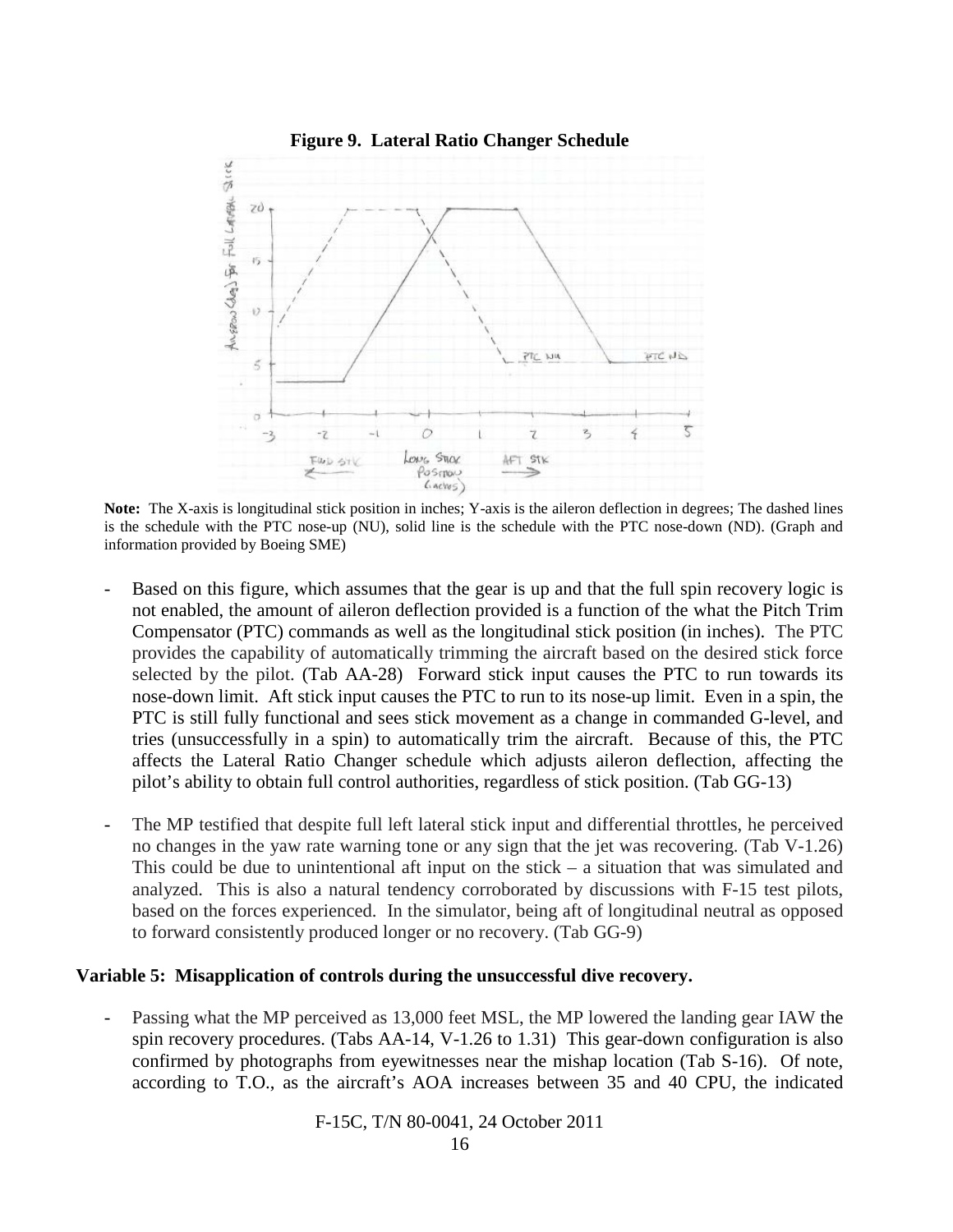barometric altitude may become erroneous and can read as much as 1,500 feet higher than the aircraft's actual altitude. (Tab AA-32)

- After lowering the gear, the MA started to come out of the spin passing what he perceived as 8 to 9,000 feet MSL. (Tab V-1.35) The MP neutralized the controls and selected maximum afterburner on both throttles. Based on the MP's memory of events and eyewitness photographs, it was estimated that the aircraft was around 50-60 degrees nose low when it started its recovery from the spin. (Tabs V-1.35, S-16) The MP testified he applied aft stick input slowly, to fly the jet out from the dive, but realized he was at a very low altitude and perceived ground rush. (Tab V-1.33) Photographs taken near the mishap site show the MA nose about 5 degrees above the horizon with engine exhaust trailing the jet, indicating a power setting change. Following this maneuver, the MA slices aggressively to the left, also indicated by eyewitness photographs. (Tab S-17)
- When flying this portion of the mishap profile in the simulator, lowering the landing gear provided the aircraft with the full spin recovery logic necessary to recover. (Tabs AA-5, GG-11) The jet had full aileron and differential stabilator deflection when the aircraft was spinning at less than 60 degrees per second, regardless of longitudinal stick position. Normally during these cases, it required the jet about two to three revolutions and 2,000 to 4,000 feet of altitude to recover from the spin. (Tab GG-10 to 11)
- It should be noted that in the simulator, when lowering the gear at  $13,000$  to  $12,500$  feet MSL (based on the MP's interview), the jet would start to recover from a spin at around 8,000 to 9,000 feet MSL. The aircraft would establish itself in a 70 to 80 degrees nose low condition and if the throttle was immediately placed into AB and aft stick application was delayed until the airspeed was above 150 KIAS, with AOA kept at less than 30 CPU, it was possible to recover from the dive at around 5,000 to 6,000 feet MSL. The only times the jet would not recover were during any situations that involved flight control malfunctions or system failures. Applying aft stick pressure rapidly (less than 2 seconds) during recovery, with the airspeed below 150 KIAS, spiking the AOA above 30 CPU, and bringing the nose to the horizon, would prevent the jet from gaining sufficient recovery airspeed, regardless of how rapidly throttles were placed into afterburner during the recovery phase. (Tab GG-11)

# **5. MAINTENANCE**

#### **a. Forms Documentation**

At the time of the mishap, the MA total aircraft time was 6,334.8 hours. The #1 engine (left engine), serial number (S/N) PW-E680801, had 9,600.1 hours total engine operating time with 1,024.4 operating cycles. The #2 engine (right engine), S/N PW-E711817, had 6,784.2 hours total engine operating time with 3,940.9 operating cycles. (Tab D-3) The #1 engine was a Pratt & Whitney F-100/220E engine and the #2 was a Pratt & Whitney F-100/220. (Tabs D-3, J-18 to 23)

A review of the current Air Force Technical Order (AFTO) 781 forms showed no discrepancies with engines, mechanical/hydraulic systems, or flight controls on the MA. A historical review of forms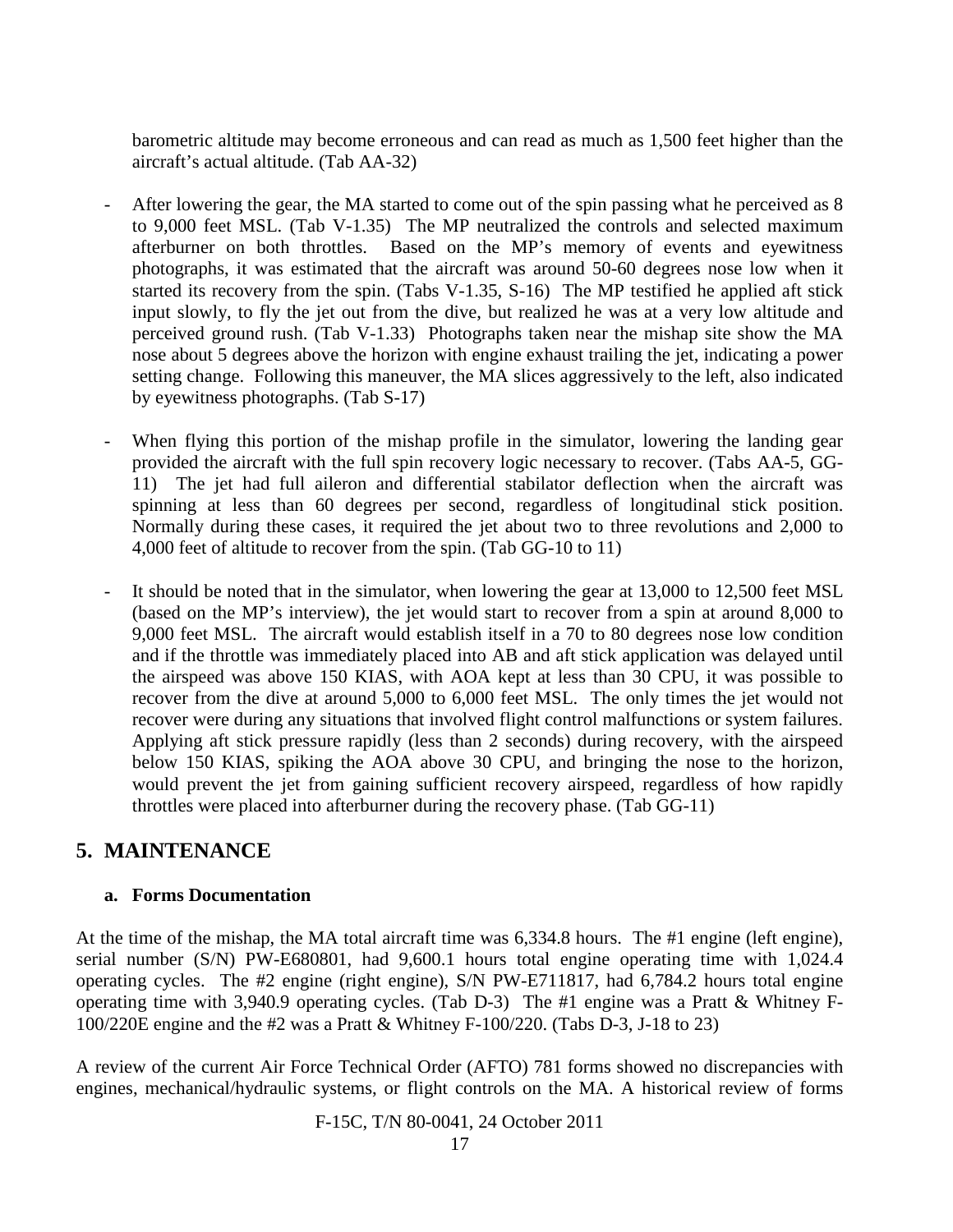back to July 6, 2011 revealed no major structural or electrical discrepancies. The Integrated Maintenance Data System (IMDS) was reviewed in conjunction with the historical forms to validate the maintenance actions. None of the open Time Compliance Technical Orders (TCTO) were grounding items. All TCTOs that were accomplished had been accomplished within proper technical guidance. TCTOs were not a contributing factor to the mishap. (Tab D-6 to 55)

The MA had flown a total of 57 times between 6 July and 24 October 2011; 30 of those flights were classified as Code I (no significant maintenance problems noted), 19 were Code II (aircraft has some degraded system performance, but is still flyable), and eight were Code III (significant problems that require repair before the aircraft can fly again). (Tab U-27 to 43) The MA's eight Code III discrepancies and the corrective actions taken, within 90 days of the mishap were:

| <b>Date</b>      | <b>Discrepancy</b>                          | <b>Corrective Action</b>                |  |  |
|------------------|---------------------------------------------|-----------------------------------------|--|--|
| 8 July 2011      | Radar Bit failure indicated: radar tactical | The Operational Flight Program (OFP)    |  |  |
|                  | performance was NOT code I.                 | was reloaded to fix the problem.        |  |  |
| 15 July 2011     | ASP (Avionics Status Panel) 10 (Right       | The right main landing gear actuator    |  |  |
|                  | Main Landing Gear) orange.                  | down limit switch was replaced          |  |  |
| 1 August 2011    | Apparent Central Computer (CC)              | The CC was replaced.                    |  |  |
|                  | malfunction                                 |                                         |  |  |
| 18 August 2011   | Tactical Air Navigation (TACAN) was         | Replaced the Fighter Data Link (FDL)    |  |  |
|                  | inoperative                                 | Receiver/Transmitter (R/T)              |  |  |
| 18 August 2011   | Canopy Unlocked warning light on            | Corrected by rigging of the canopy      |  |  |
|                  |                                             | position switch and lock position       |  |  |
|                  |                                             | switch                                  |  |  |
| 23 August 2011   | Right engine RPM gauge failure              | The gauge was replaced                  |  |  |
| 9 September 2011 | ASP 18 orange                               | Engine troops troubleshot in            |  |  |
|                  |                                             | accordance with applicable Technical    |  |  |
|                  |                                             | Order (TO) and downloaded a 2000        |  |  |
|                  |                                             | Fault Code. They inspected the Digital  |  |  |
|                  |                                             | Electronic Engine Control (DEEC) and    |  |  |
|                  |                                             | its coolant lines with No Defect Noted. |  |  |
|                  |                                             | Completed an engine run with fault not  |  |  |
|                  |                                             | returning and returned aircraft to      |  |  |
|                  |                                             | service.                                |  |  |
| 7 October 2011   | <b>Internal Navigation System aligned</b>   | Maintainers replaced the Navigation     |  |  |
|                  | properly on ground but would not take       | Control Indicator Panel and the         |  |  |
|                  | inputs airborne.                            | Internal Navigation Unit.               |  |  |

**Table 1. MA Code III Discrepancies Last 90-days (Tab U-27 to 44)**

None of the above listed Code III discrepancies were considered contributory to the mishap.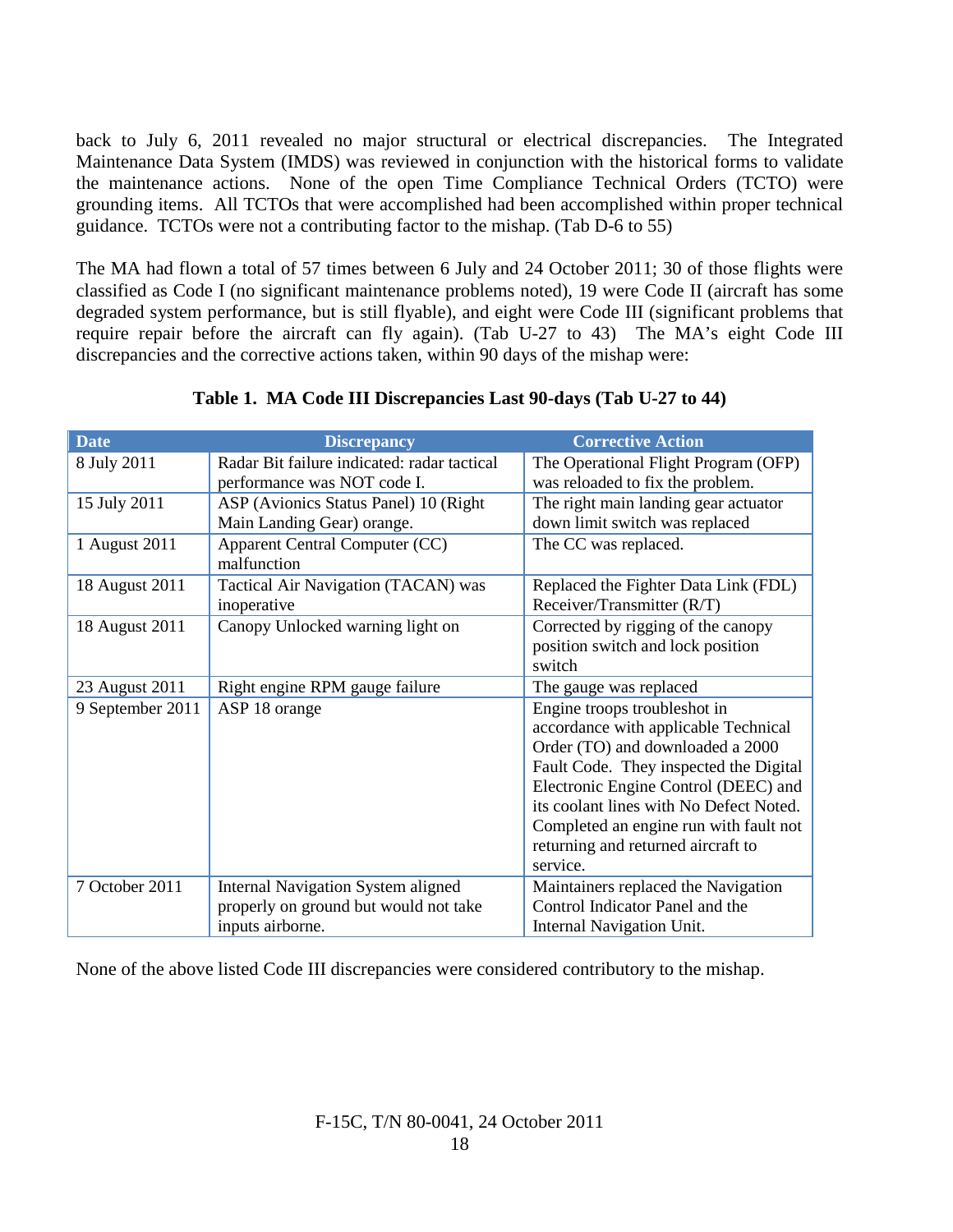#### **b. Inspections**

#### (1) Mishap Aircraft

A phase inspection, also called an Hourly Post flight (HPO), is a scheduled, in-depth inspection of the aircraft. The phase inspection occurs every 400 flying hours. The last major inspection was the 400 hour HPO, which is a 7-day inspection, was accomplished on 9 November 2010. The aircraft had approximately 212.7 hours until its next major inspection, another 400-hour HPO. (Tabs D-19, D-29, U-47)

The Friday before the mishap, a preflight inspection was accomplished. A preflight inspection is used to verify the air worthiness of an aircraft before the next flying day. (Tab D-6) It is valid for up to 72 hours; aircraft flying on Monday morning will have a preflight accomplished on the Friday night prior to meet that time frame. The inspection was accomplished after the MA had been down for three days while undergoing an 18-month gun inspection. (Tab U-25) Items identified during the preflight were assessed to have no connection to the mishap. (Tab D-5 to 29)

On the day of the mishap, a thruflight inspection was accomplished after the first flight. (Tab D-6) A thruflight is used to inspect an aircraft in between flights to ensure it is safe and secure for another flight on that same day. The crew chief had to service the right main landing gear strut and had an evaluation performed on some loose rivets on the bottom of the #2 intake. (Tab D-17) The evaluation concluded that the rivets were flyable. (Tabs D-18, V-4.5) Even if the rivets came loose, they would be self-contained and could not enter into the engine. (Tab V-4.5)

(2) Mishap Engines

The MA #1 engine was last replaced on 4 October 2011 for two of the Compressor Inlet Variable Vanes (CIVV) being loose beyond limits. (Tab U-21) The CIVVs help to direct airflow entering the engines. Once the #1 engine was replaced, no further discrepancies were noted. The #2 engine was removed on 19 September 2011 to facilitate other maintenance (replacing two cracked flexible fairings which attach to the airframe above the augmenter section of the engine). No further discrepancies were noted on the #2 engine. (Tab U-21)

The last inspection for the #1 engine was a 1200-hour borescope inspection accomplished on 20 August 2011. (Tab D-3) This engine was replaced on 4 October 2011, as indicated above. The #2 engine had a 100-hour inspection on 26 August 2011. A borescope inspection is an internal inspection of the engine's turbine blades using a high powered flexible scope. Neither inspection identified any defects or discrepancies. (Tab U-23)

#### **c. Maintenance Procedures**

The last time the MA was down for an extended amount of time was the week prior to the mishap. The aircraft had a scheduled inspection due on the gun system. (Tab U-25) The 18-month gun inspection is an in-depth inspection of the gun and canister. The gun and canister are removed and sent to the armament shop, torn down for inspection and rebuilt. During this time, the crew chief of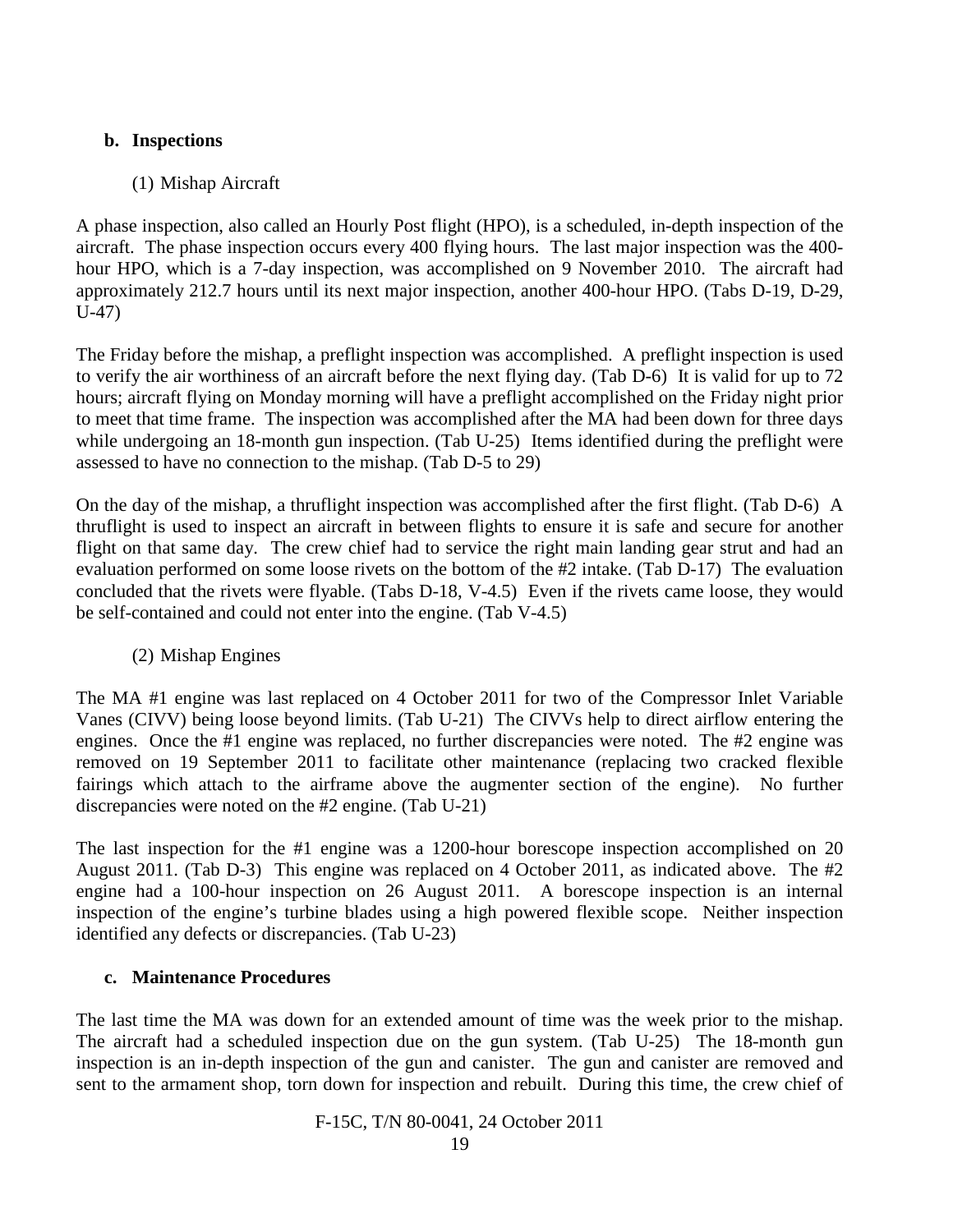the jet will work on any pending discrepancies while the jet is not flyable. There were no defects detected during this inspection that would have an impact on the MA's flight worthiness.

#### **d. Maintenance Personnel and Supervision**

A review of maintenance training records showed that all personnel who worked on the MA were fully qualified. All maintenance personnel that worked on the MA were appropriately experienced. (Tab U-45) There was no evidence that manning constraints or the tempo of flying operations played a role in the mishap.

# **e. Fuel, Hydraulic and Oil Inspection Analysis**

Samples from the fuel, oil, and hydraulic carts used to service MA systems were all taken and sent for analysis. All findings were normal. (Tab D-57) Samples from the oil cart used to service the engine were within acceptable limits. (Tab U-3, 5, 15)

### **f. Unscheduled Maintenance**

All documented unscheduled maintenance for the MA for past 90 days was reviewed. A historical review since last phase was also conducted. None of the identified discrepancies were pertinent to the mishap. (Tab U-27 to 43)

The 757 AMXS Eagle AMU performed all maintenance actions and properly documented them IAW applicable TOs.

# **6. AIRCRAFT AND AIRFRAME, MISSILE, OR SPACE VEHICLE SYSTEMS**

# **a. Condition of Systems**

Upon impact, the MA and most of its components were destroyed. All major pieces of the wreckage were collected, and several salvageable parts were sent off for testing. Multiple components were destroyed beyond testing capabilities.

# **b. Testing**

(1) Engines

Although the #1 engine had severe impact damage, several of the main components were able to be removed to be tested. The DEEC and Engine Diagnostic Unit (EDU) work together as the brain and memory of the engine. The EDU for the #1 engine was destroyed in the crash, but the DEEC was recovered and sent to the manufacturer (Hamilton Standards) for analysis. Their analysis showed no recorded fault codes for the #1 engine. The Main Fuel Control (MFC) provides and controls the fuel scheduling for the engine. The MFC showed that the #1 engine was operating at a low power setting upon impact. The Rear Compressor Variable Vane (RCVV) actuator, the CIVV cylinder, and Bleed Strap were all analyzed and all showed the engine was placed at an idle power setting. (Tab J-19)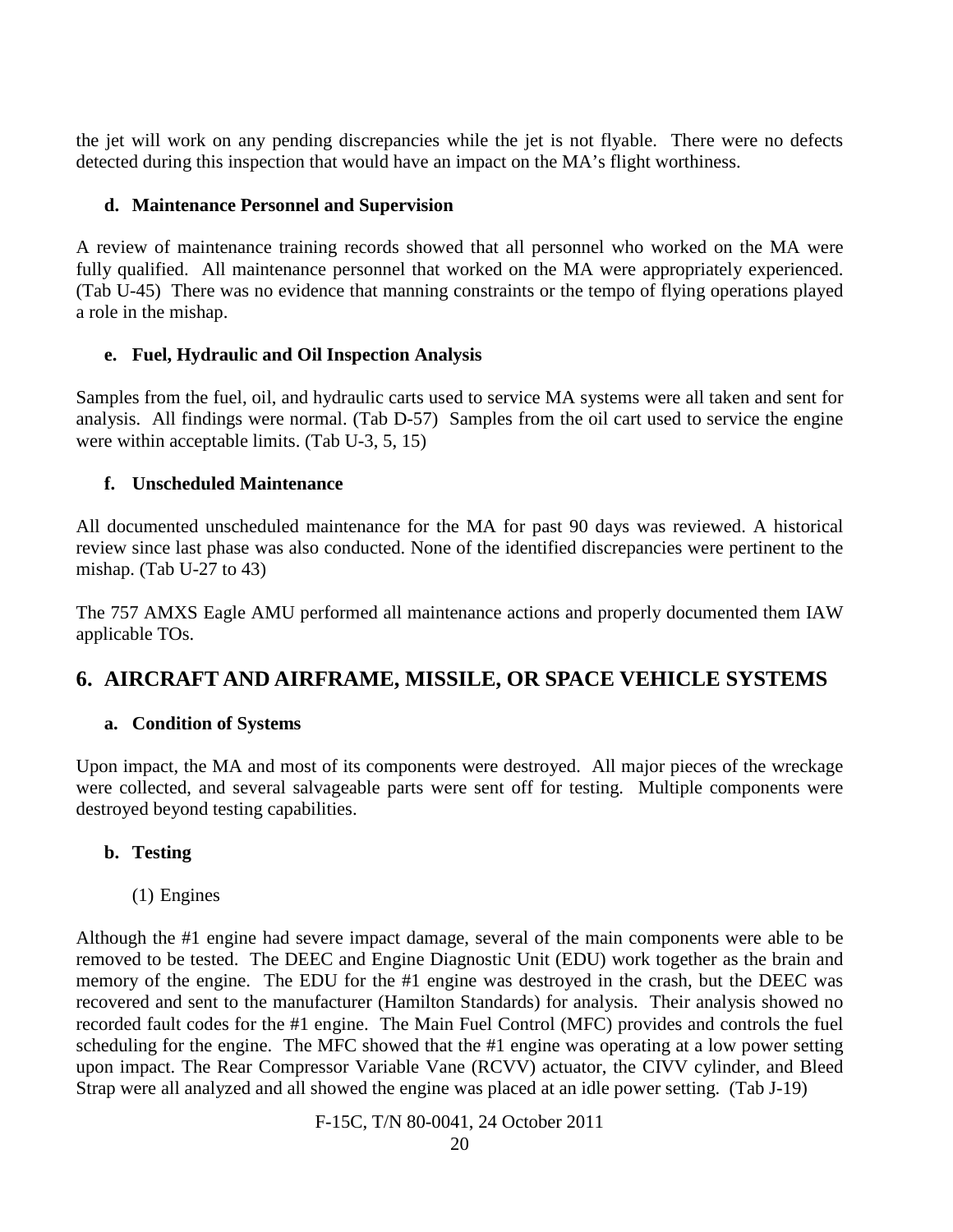The #2 engine also had severe impact damage, but several of the main components were able to be removed and tested. The DEEC and EDU were sent to the manufacturer for analysis. The DEEC had an advisory fault code of 159 (which has no operational significance to the mishap). The MFC showed that the #2 engine was operating at a low power setting upon impact. The RCVV actuator, the CIVV cylinder, and Bleed Strap were all analyzed and all showed the engine was placed at an idle power setting. (Tab J-21)

(2) Flight Control Surface Actuators

The flight control actuators (rudders, stabilators, and ailerons) were sent to Boeing Failure Analysis lab for testing. (Tab J-11 to 42) All actuators were inspected prior to removal from wreckage and all were found installed properly. Not all of the components recovered from the wreckage could be sent for testing. The Pitch/Roll Channel Assembly (PRCA) and Aileron Rudder Interconnect (ARI) act as the brain of the flight control system. Both components were damaged beyond the scope of analysis. (Tab J-13)

#### **Right Horizontal Stabilator Actuator**

The right stabilator actuator was found intact in the aircraft upon impact. The stabilator actuator had no defects that would prevent hydraulic application. With hydraulic and electrical power applied, there were no evident signs of actuator chatter or leakage. (Tab J-12, 35) The actuator responded in very similar fashion to the left actuator, showing no unusual difference between them. (Tab J-35, 38 to 40)

#### **Left Horizontal Stabilator Actuator**

The left stabilator actuator was found intact in the aircraft upon impact. The stabilator actuator had no defects that would prevent hydraulic application. With hydraulic and electrical power applied, there were no evident signs of actuator chatter or leakage. (Tab J-12, 35) The actuator responded in very similar fashion to the right actuator, showing no unusual difference between them. (Tab J-35 to 38)

#### **Left Aileron Actuator**

The left aileron actuator had severe heat exposure damage and could not be pressurized at Boeing. The actuator was found in fully retracted (trailing edge up) position when received for testing. There were no pre-impact anomalies found on the left or right aileron actuators. (Tab J-12, 13, 36, 40, 41)

#### **Right Aileron Actuator**

The right aileron actuator had severe heat exposure and post impact damage could not be pressurized at Boeing for testing. The actuator was received in the extended position (trailing edge down). There were no pre-impact anomalies found on the left or right aileron actuators. (Tab J-12, 13, 36, 40 to 42)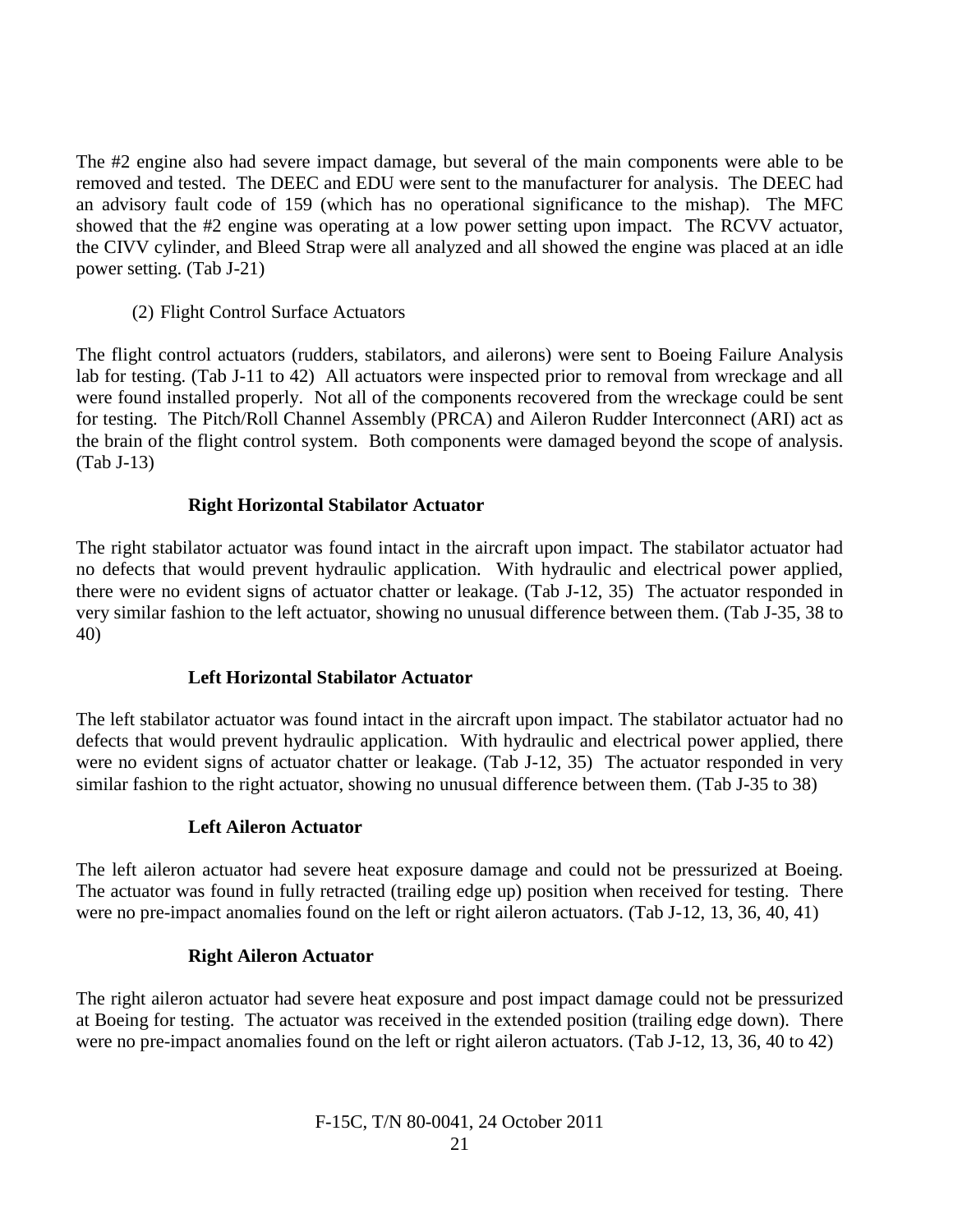### **Right Rudder Actuator**

The right rudder actuator was not able to be pressurized at Boeing due to the amount of burn damage. The rotary output was found slightly trailing edge right when received. X-rays and partial teardown showed no impact anomalies. (Tab J-11, 35, 40)

### **Left Rudder Actuator**

The right rudder actuator was not able to be pressurized at Boeing due to the amount of burn damage. The rotary output was found slightly trailing edge right when received. X-rays and partial teardown showed no impact anomalies. (Tab J-11, 35)

# **Left/Right Flap Actuator and Speedbrake**

Both flap actuators and the speedbrake actuator were salvaged from the wreckage. They were found with damage from impact and subsequent fire. There was no evidence of actuator malfunction that contributed to the mishap.

(3) Radome

The radome is a key factor in the stability of the F-15 during flight. Even minor defects or damage to the radome could induce an excessive yawing motion in the aircraft. (Tab KK-7 to 23) A historical review of forms and IMDS showed the MA's radome was initially installed on 6 September 2006 at Robins AFB during depot inspection and again installed on 26 October 2007. There was no available documentation explaining why the radome was removed in 2007. (Tab U-19) There was also an evaluation done on 30 September 2010 which found the radome serviceable. (Tab U-17) The radome was destroyed upon impact to the extent that it was not possible to determine its condition at the time of the mishap.

(4) Flight Control Cables

There are eight cables in total on the F-15. There are two lateral and longitudinal, upper and lower cables on left side, and same for the right side. The cables connect the bellcranks from the front of the wing root to aft of the wing root. All flight control cables that were recovered were sent to Air Force Research Laboratory Failure Analysis at Wright-Patterson AFB, and no evidence of pre-existing damage was found. (Tab J-44 to 61)

(5) Rudder Breakout Assembly

The rudder breakout assembly was recovered post impact. The assembly was cracked and broken due to ground impact. There is no evidence of pre impact failure. (J-14)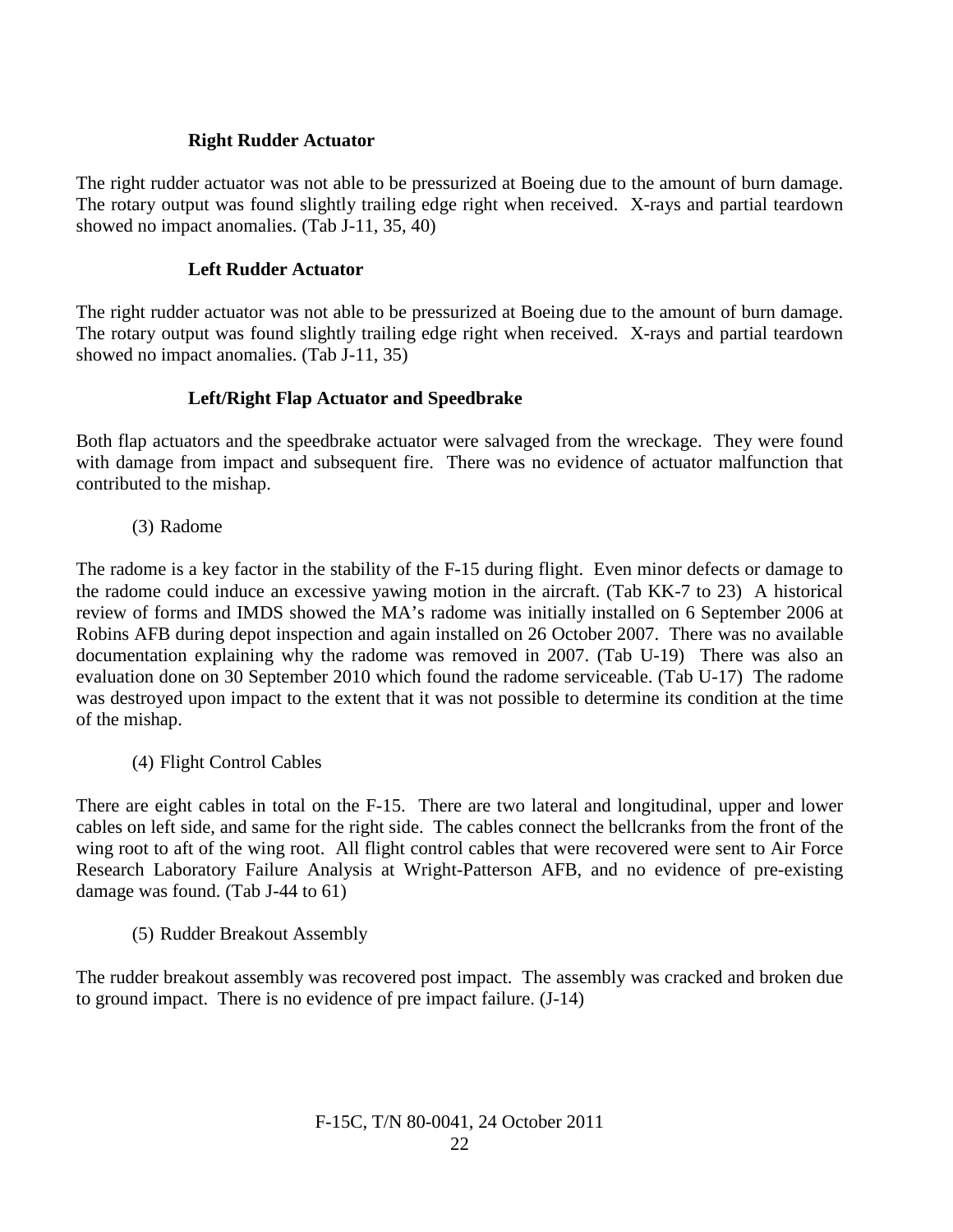# **7. WEATHER**

#### **a. Forecast Weather**

**Nellis AFB:** At brief time, 1115 local time, weather for takeoff at Nellis AFB was forecast to be broken clouds at 12,000 feet, and overcast at 22,000 feet, with no significant weather. Visibility was forecast to be seven statute miles (SM). Winds were projected to be from the south at 12 knots. Surface temperature was forecast to be 82 degrees Fahrenheit. (Tab F-10)

**Northern Ranges Operating Area:** At brief time, 1115 local time, weather for the flying airspace was forecast to be scattered clouds at 25,000 feet and 40,000 feet, with no significant weather. Visibility was forecast to be 7 SM. Winds were projected to be from the southwest at 12 knots with gusts to 18 knots. (Tab F-10)

### **b. Observed Weather**

Observed weather at the mishap location was clear skies, unrestricted visibility with winds from the south southeast at seven knots, temperature 80 degrees Fahrenheit. (Tab F-9)

### **c. Space Environment**

Not applicable.

# **d. Operations**

The mission was flown in compliance with weather requirements (AFI 11-202, Vol. 3, General Flight Rules, dated 22 October 2010, and AFI 11-214, Air Operations Rules and Procedures, dated 22 December 2005, incorporating through Change 2, dated 2 June 2009). Weather was not a factor in the conduct of the mission or the mishap.

# **8. CREW QUALIFICATIONS**

The MP was a fully qualified instructor in F-15C and F-15D aircraft (F-15C/D). (Tab G-8) All necessary flight currencies were up-to-date and all required training for the planned mission was current IAW AFI 11-2F-15, Volume 1, Flying Operations, F-15 Aircrew Training, dated 7 September 2010. The MP performed his most recent instrument qualification in the F-15C/D on 8 July 2010. The MP's IP upgrade was accomplished on 1 May 2011 during his initial instructor mission qualification ride prior to his reassignment to Nellis AFB in July. (Tab G-4 to 5) The MP had a total of 791.5 hours of military flying time and of this total, the MP had 563.1 hours of primary F-15C/D time, with 22.8 hours as an F-15C/D Instructor Pilot (Tab G-8). The MP met all currency and training requirements prior to the mishap sortie, and was qualified for the mission. (Tab G-14 to 18, 21, 25 to 26)

At the time of the mishap, the MP's recent flight time was as follows: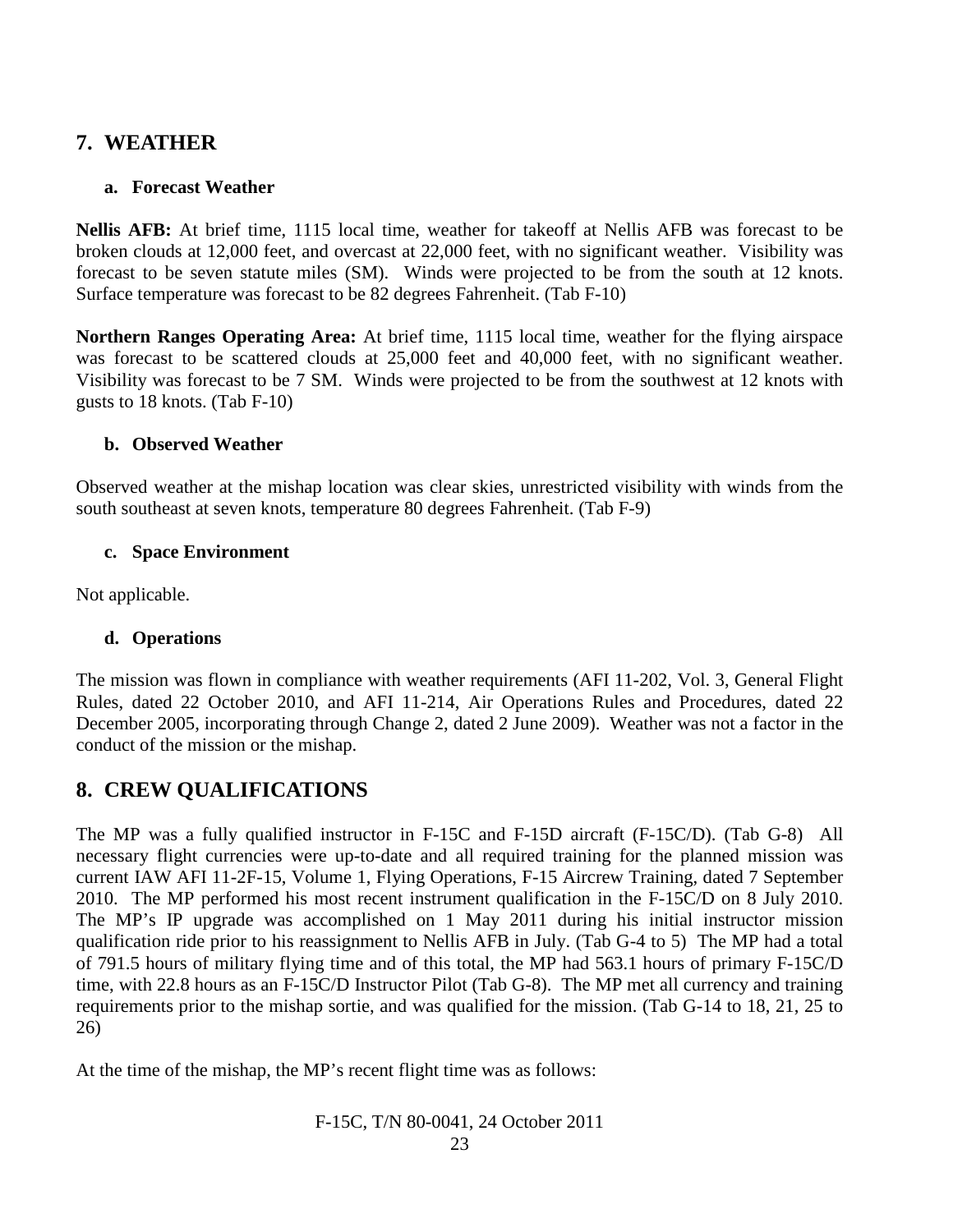|              | <b>30 DAY</b>  | <b>30 DAY</b> | 60 DAY         | 60 DAY       | <b>90 DAY</b>  | <b>90 DAY</b> |
|--------------|----------------|---------------|----------------|--------------|----------------|---------------|
|              | <b>TOTAL</b>   | <b>TOTAL</b>  | <b>TOTAL</b>   | <b>TOTAL</b> | <b>TOTAL</b>   | <b>TOTAL</b>  |
|              | <b>SORTIES</b> | <b>HOURS</b>  | <b>SORTIES</b> | <b>HOURS</b> | <b>SORTIES</b> | <b>HOURS</b>  |
| $F-15C$      |                | 6.8           |                | 21.2         |                | 21.2          |
| $F-15D$      |                |               |                | 1 Q          |                | 1.9           |
| <b>TOTAL</b> |                | 8.7           | 18             | 23.          | 18             | 23.1          |

**Table 2. MP 30/60/90-Day Lookback (Tab G-9)**

# **9. MEDICAL**

#### **a. Qualifications**

At the time of the mishap, the MP was fully medically qualified for flight duty. AF Form 1042, Medical Recommendation for Flying or Special Operational Duty, and annual Preventive Health Assessment (PHA) were current, in accordance with AFI 48-123, Medical Examinations and Standards, and AFI 44-170, Preventive Health Assessment. (Tab DD-11) The MP's most recent flight physical, performed at Royal Air Force (RAF) Lakenheath on 27 September 2010, determined he was medically qualified for flight duties and qualified for worldwide military duty. He had subsequently been medically cleared for flying duties at Nellis AFB on 11 August 2011. (Tab DD-13) Physical and medical qualifications were not factors in the mishap.

#### **b. Health**

Medical record review indicated the MP was in good health and had no recent performance-limiting illnesses prior to the mishap. On the 72-hour medical history completed after the mishap, the MP's health was self-described as "10/Excellent". (Tab DD-3 to 7) The MP suffered only minor abrasions, sustained during his parachute landing fall. (Tab X-3) The MP was medically cleared to return to flying status on 7 November 2011 (14 days after mishap). (Tab DD-15)

#### **c. Pathology/Toxicology**

No pathological samples were taken.

Immediately following the mishap, toxicology testing was performed on the MP and 34 other personnel, primarily maintenance personnel involved in the launch of the MA. Blood and urine samples were submitted to the Armed Forces Medical Examiner System (AFMES), Rockville, MD, for toxicological analysis. Testing included carbon monoxide and ethanol levels in the blood and urine screening for drugs.

Carboxyhemoglobin saturations (test for carbon monoxide poisoning) of zero to three percent are expected for non-smokers and three to ten percent for smokers. The carboxyhemoglobin saturation in the blood for the MP was one percent (normal), as determined by spectrophotometry. (Tab DD-9)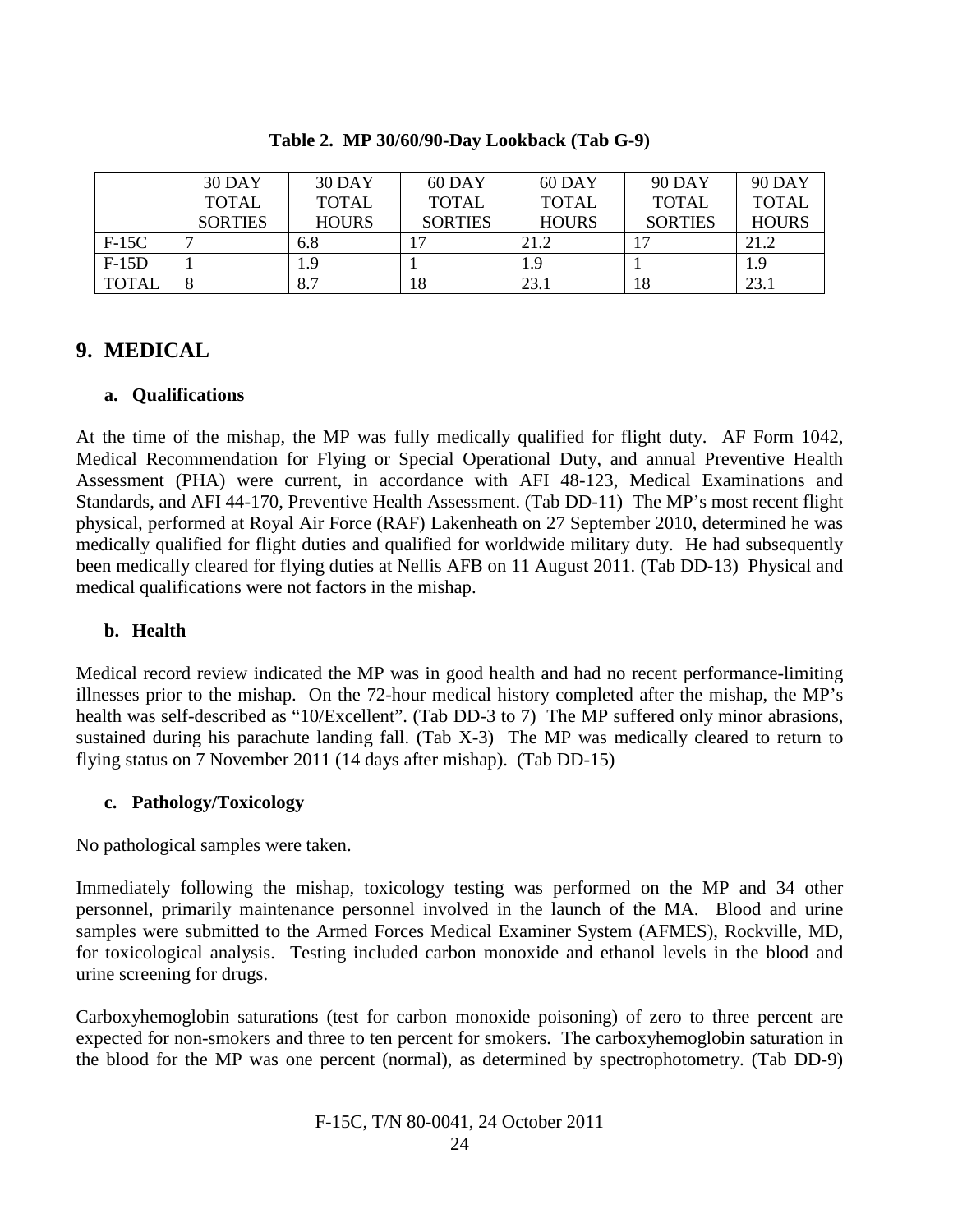Testing was also performed on associated maintenance crew members. The AIB Medical Advisor confirmed all results were normal. (Tab DD-17)

AFMES examined the blood for the presence of ethanol at a cutoff of 20 milligrams per deciliter. AFMES detected no ethanol in the MP's blood. The AIB Medical Advisor confirmed all ethanol results were also negative for the associated maintenance crew members. (Tab DD-17)

Furthermore, AFMES screened the MP's and maintenance crew members' urine for amphetamines, barbiturates, benzodiazepines, cannabinoids, cocaine, opiates and phencyclidine by one of two methods, immunoassay or chromatography. AFMES detected none of these drugs in the MP. Associated maintenance members were negative as well, except for one member who was positive for metabolites of both diazepam and hydrocodone, for which they had valid prescriptions. There was no evidence that carbon monoxide, alcohol, or drugs were causal or substantially contributing factors in the mishap.

#### **d. Lifestyle**

There is no evidence that lifestyle factors such as unusual habits, behaviors, or stress on the part of the MP or maintenance crew members, as confirmed by witness testimonies and 72-hour histories, were causal or substantially contributory to the mishap. (Tab DD-4 to 5)

#### **e. Crew Rest and Crew Duty Time**

Air Force Instructions require pilots to have proper crew rest, as defined in AFI 11-202, Volume 3, General Flight Rules, dated 22 October 2010, prior to performing in-flight duties. Crew rest is defined as a minimum 12-hour non-duty period before the designated flight duty period (FDP) begins. During this time, an aircrew member may participate in meals, transportation, or rest, as long as he or she has the opportunity for at least eight hours of uninterrupted sleep. Without a waiver, the FDP is limited to a maximum of 12 hours for a single-pilot aircraft. This period begins when an aircrew member reports for a mission, briefing, or other official duty.

A review of the duty cycles of the MP leading up to the mishap indicated that he had adequate crew rest. The MP stated he was well rested and had no complaints or illnesses. The FDP was not exceeded. The MP stated that he did not suffer from undue stress, fatigue, sleep cycle disturbance, or lack of rest prior to or during the mishap sortie. MP fatigue was not a causal or substantially contributing factor in this mishap. (Tab DD-4 to 5)

# **10. OPERATIONS AND SUPERVISION**

#### **a. Operations**

The 422 TES is a highly-skilled squadron with a total of 65 experienced pilots, 11 of whom are assigned to the F-15C Division. 10 out of the 11 assigned F-15C pilots are qualified as IPs. (Tab T-3 to 8) At the time of the mishap, the operations tempo of the 422 TES was normal with no indications that this contributed to the mishap. (Tab FF-23 to 24)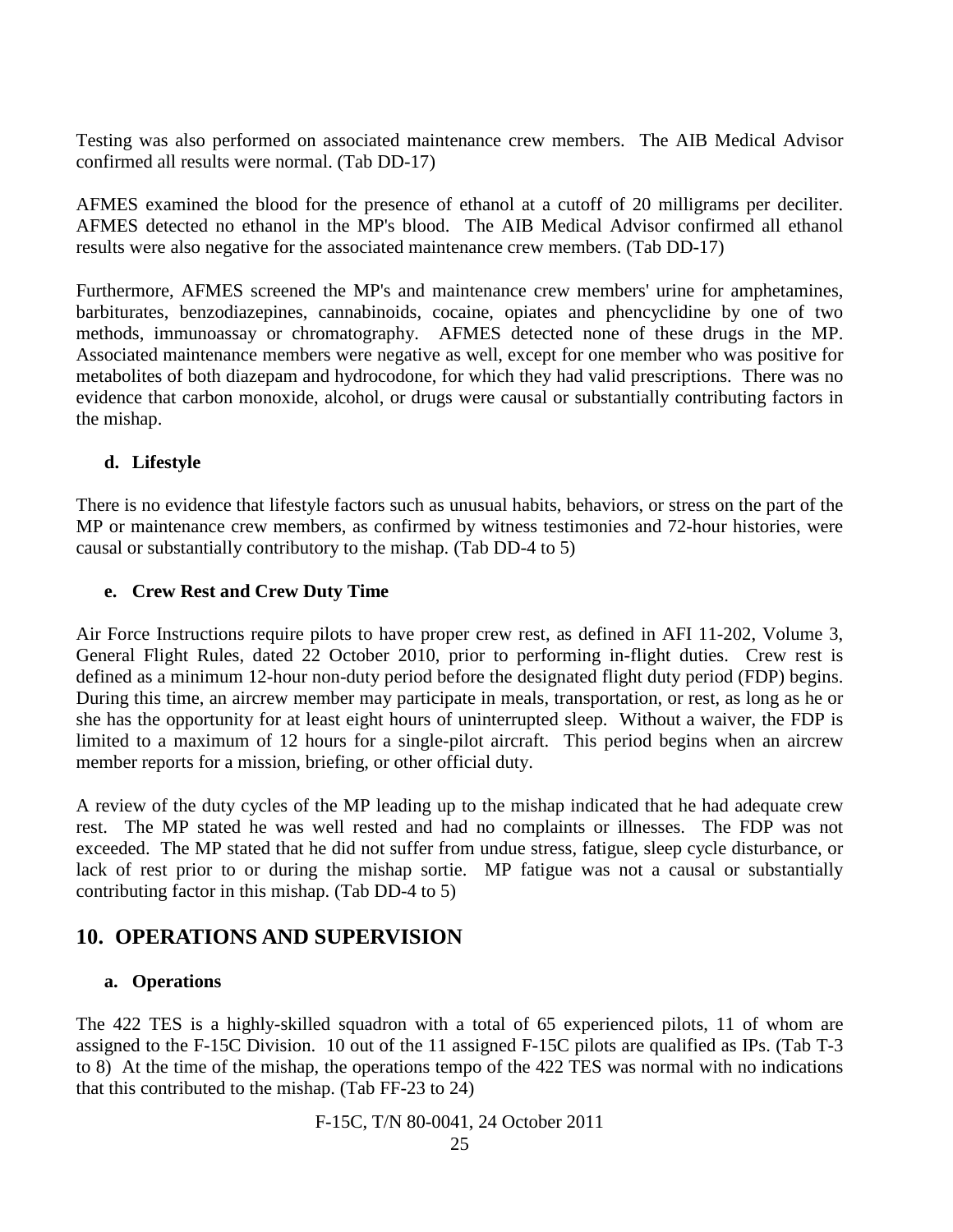### **b. Supervision**

Supervision at the squadron, group, and wing level was sufficient and appeared engaged. AFI 11-202, Volume 2 requires that every mission flown brief Special Interest Items (SII). SIIs during the day of the mishap did not include topics such as Departures and Out-of-Control Situations. (Tabs R-31, V-1.10) It is unclear how much AHC discussion in an external wing tank configuration exists.

The original calculated Operational Risk Management (ORM) level of the mission was GREEN; this is the lowest level of risk and places the authority to continue the mission with the aircraft commander or flight lead. The ORM level was not recalculated for the single-ship AHC mission, but would have remained in the GREEN. (Tab K-8) 15 minutes before step time, the mission was reflowed to an alternate plan based on maintenance availability of jets. (Tabs R-29, V-1.10) The PFL coordinated with the MP and Division Commander to change the mission to a single-ship AHC profile. The PFL and the MP then coordinated a deconfliction plan to use the south portion of the Coyote Bravo airspace. (Tab V-1.9 to 1.10) The original Operations Supervisor on duty was unavailable during the MP's step. Because of this, the PFL, who is a qualified 422 TES Operations Supervisor, stepped the MP to his jet. (Tabs T-4, V-10.5)

# **11. HUMAN FACTORS ANALYSIS**

The *Department of Defense Human Factors Analysis and Classification System* lists potential human factors that can play a role in aircraft mishaps. The following human factors were relevant to this mishap:

#### **a. Causal**

No causal factors were identified.

# **b. Contributory**

# **AE104 Overcontrol/Undercontrol**

Overcontrol/Undercontrol is a factor when an individual responds inappropriately to conditions either by overcontrolling or undercontrolling the aircraft/vehicle/system. The error may be a result of preconditions or a temporary failure of coordination.

Overcontrol/Undercontrol was found to be a factor in this mishap. Based on the simulator analysis, it was determined that aggressive application of flight controls by the MP due to the MA configuration, fuel state, and the flight regime it was in would induce a departure and subsequent spin. The MP may not have adequately considered longitudinal application of the stick based on the MA being configured with two tanks versus none.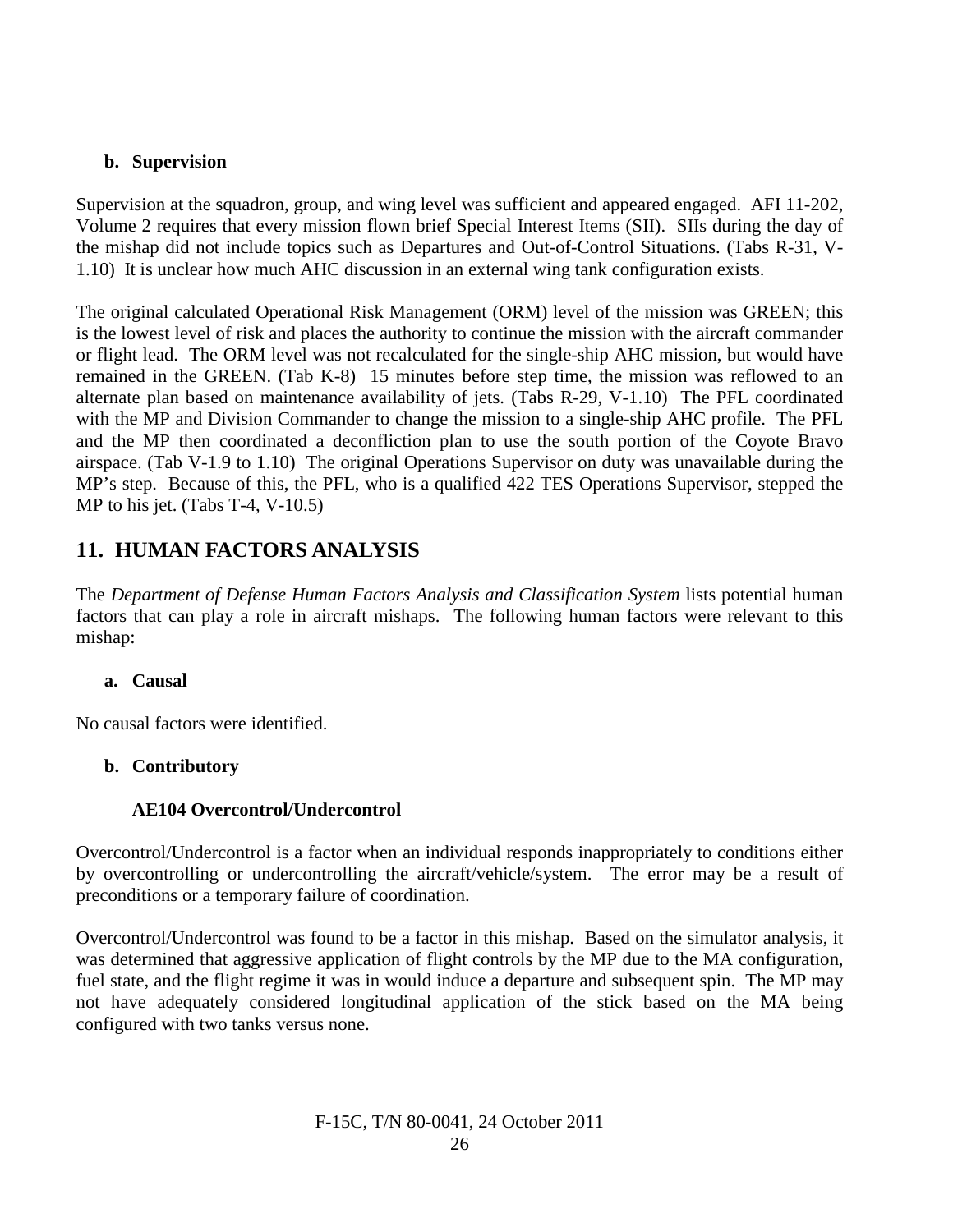#### **PC504 Misperception of Operational Conditions**

Misperception of Operational Conditions is a factor when an individual misperceives or misjudges altitude, separation, speed, closure rate, road/sea conditions, aircraft/vehicle location within the performance envelope, or other operational conditions, and this leads to an unsafe situation.

Misperception of Operational Conditions was found to be a factor in this mishap. Simulator testing, test pilot experience, and manufacturer analysis show there is usually a period in between when a departure occurs and a spin starts. The period can be longer or shorter based on the specific situation and severity of the departure. In some extreme cases, immediate neutralization actions might not prevent spin entry. These extreme cases may be affected by factors such as aircraft configuration, fuel state, and flight regime. It would be imperative to accurately and rapidly perceive these situations, understand the impact, and prevent and counter any adverse conditions that can lead to out of control situations. The MP may not have adequately judged and interpreted this position within the operational envelope.

#### **c. Non-Contributory**

All human factors were considered for their possible contribution to the mishap sequence. There were no significant high interest non-contributory human factors.

# **12. GOVERNING DIRECTIVES AND PUBLICATIONS**

#### **a. Primary Operations Directives and Publications**

- (1) AFI 11-2F-15, Volume 1, *F-15 Aircrew Training,* 7 September 2010
- (2) AFI 11-2F-15, Volume 3, *F-15 Operations Procedures,* 21 July 2004
- (3) AFI 11-202, Volume 1, *Aircrew Training,* 22 November 2010
- (4) AFI 11-202, Volume 2, *Aircrew Standardization/Evaluation Program,* 13 September 2010
- (5) AFI 11-202, Volume 3, *General Flight Rules*, 22 October 2010
- (6) AFI 11-214, *Air Operations Rules and Procedures,* 22 December 2005 incorporating Change 2 dated 2 June 2009
- (7) AFI 11-418, *Operations Supervision*, 15 September 2011
- (8) AFTTP 3-3.F-15C, *Combat Aircraft Fundamentals, F-15C,* 1 December 2008 incorporating Change 1
- (9) NAFBI 11-250, *Local Flying Procedures,* 2 October 2009
- (10) T.O. 1F-15A-1, *Flight Manual,* 15 February 2009 incorporating Change 3 dated 1 May 2011
- (11) T.O. 1F-15A-1CL-1, *Flight Crew Checklist,* 15 February 2009 incorporating Change 3 dated 1 May 2011
- (12) 57th Wing Inflight Guide, 1 September 2010
- (13) 57th Wing Inflight Guide, F-15C Supplement, 7 April 2009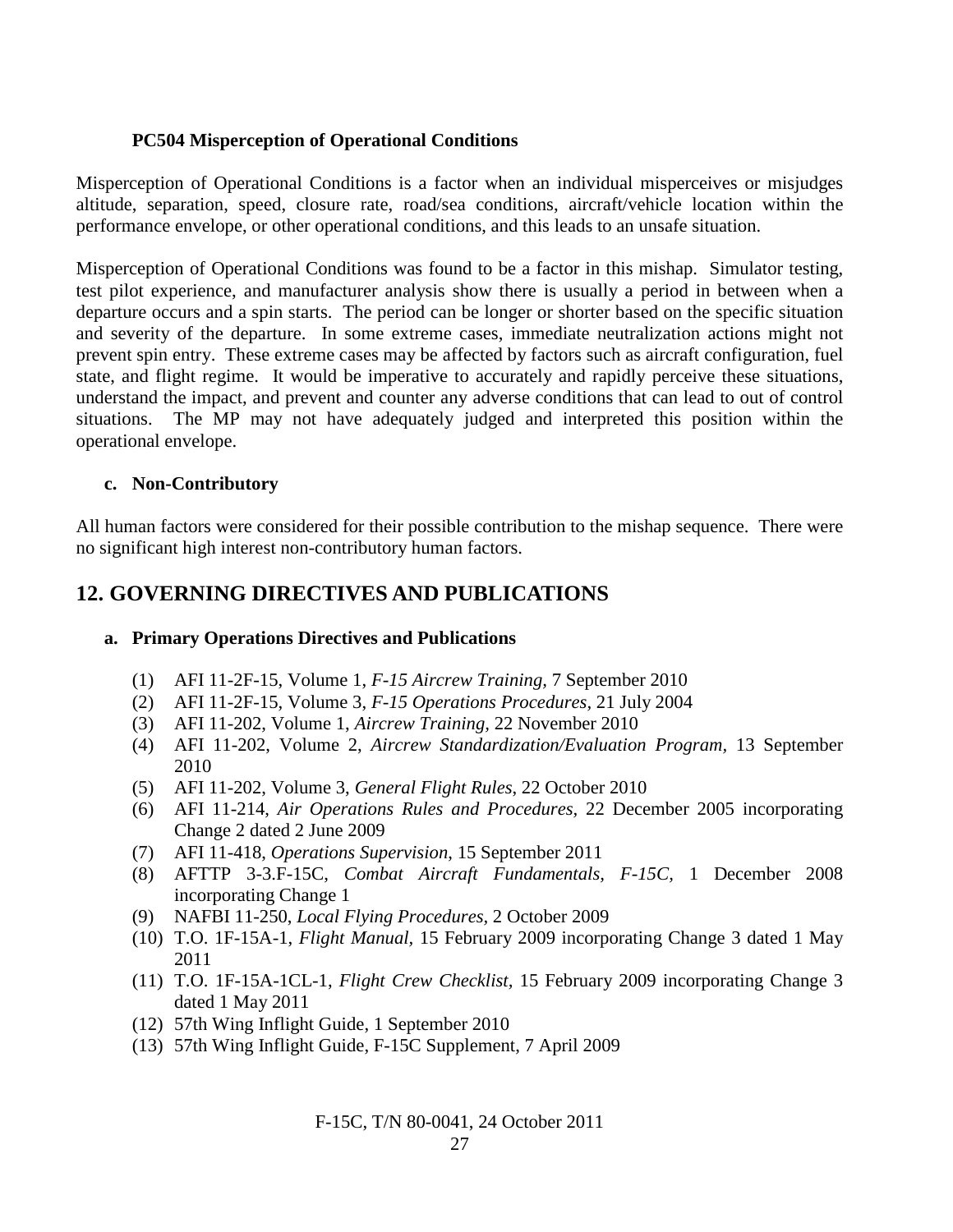#### **b. Maintenance Directives and Publications**

- (1) AFI 21-101, *Aerospace Equipment Maintenance Management*, 26 July 2010
- (2) AFI 21-124, *Oil Analysis Program*, 8 December 2010
- (3) T.O. 00-20-1, *Aerospace Equipment Maintenance Inspection, Documentation, Policies and Procedures*, 1 September 2010
- (4) T.O. 33-1-37, *Joint Oil Analysis Program Laboratory Manual, Volume I*, 15 September 2011
- (5) T.O. 42B1-1-1, *Quality Control of Fuels and Lubricants*, 1 August 2004 with Change 1 dated 1 June 2005
- (6) T.O. 42B6-1-1, *Technical Manual -- Quality Control of Aviator's Breathing Oxygen*, 30 April 2004
- (7) T.O. 1F-15A-6, *Supplement -6S-3, Inspection and Maintenance Requirements Manual*, 1 March 2011 with supplement date 28 September 2011

#### **c. Medical Directives and Publications**

- (1) AFI 48-123, *Medical Examinations and Standards*, 24 September 2009
- (2) AFI 44-170, *Preventive Health Assessment*, 10 December 2009
- (3) *Department of Defense Human Factors Classification System*, 11 January 2005

#### **d. Known or Suspected Deviations from Directives or Publications.**

It has been assessed that the MP probably exceeded 30 CPU with the landing gears down while pulling up from the dive during the spin recovery. The T.O. prohibits exceeding 30 units of AOA with the gear down. The Board President determined this deviation was unintentional due to the ground rush experienced by the pilot. (Tab AA-24) Additionally, the Board President finds this requirement contradictory with the T.O. recommendation to lower the gear since the aircraft will be above 30 CPU in a spin.

The MP did not initiate ejection at or above 6,000 feet AGL while in uncontrolled flight. T.O. 1F-15A-1, Chapter 3, Out of Control/Departure Recovery says, "If recovery is not apparent by minimum recommended ejection altitude (6,000 feet AGL) – [Step] 9. Eject." Where the guidance speaks to ejection altitudes, it is a recommended altitude if out of control. The Board President determined that the MP elected to go below his uncontrolled ejection minimums during the spin because he misperceived his altitude above the ground while simultaneously recognizing that the aircraft was starting to recover from the spin. (Tab AA-20) The MP's testimony states the MA then recovered in a situation where he could transition to controlled bailout altitudes (2,000 feet AGL). (Tab V-1.26) The subsequent recovery led to a nose slice which put the MP below uncontrolled ejection altitudes for a second time (due to no fault of his own), after which he initiated ejection.

**NOTICE:** The Air Force Instructions listed above are available digitally on the AF Departmental Publishing Office Internet site at http://e-publishing.af.mil.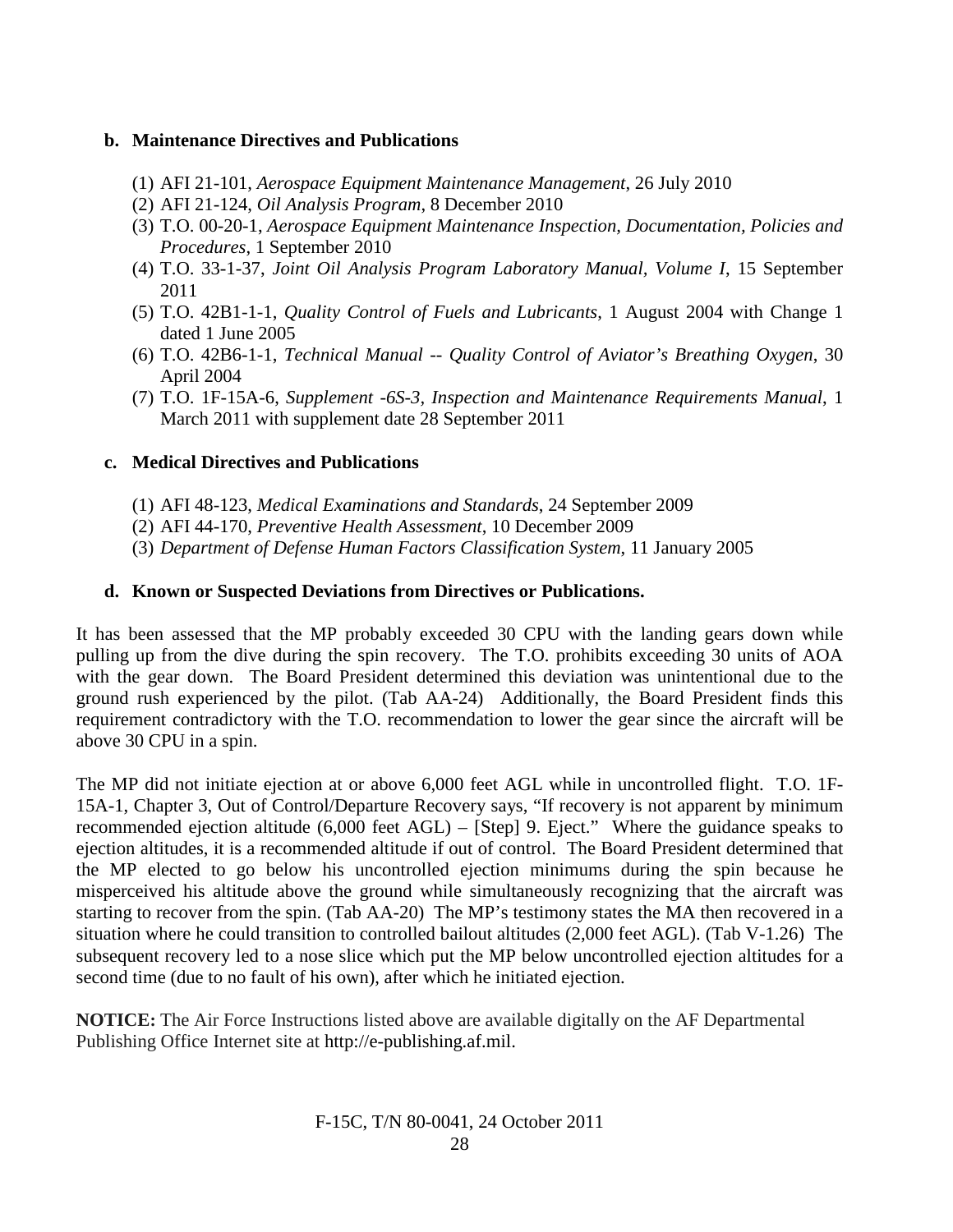# **13. NEWS MEDIA INVOLVEMENT**

The Nellis AFB Public Affairs Office responded to media interest with an initial press release on 24 October 2011, the date of the mishap. The mishap was reported in television and print local and national media on 24 October 2011, including the *Las Vegas Review-Journal* and Associated Press. Follow up stories appeared in the *Air Force Times*, *Air Force Magazine* Online, *Nellis AFB News*, and other venues. On 30 November 2011, the Air Force News presented a follow up story on the crash recovery and wreckage relocation efforts. (Tab LL-29)

# **14. ADDITIONAL AREAS OF CONCERN**

There are no additional areas of concern.

# **15. SIGNATURE AND DATE**

30 December 2011 DYLAN T. WELLS, Lt Col, USAF President, Accident Investigation Board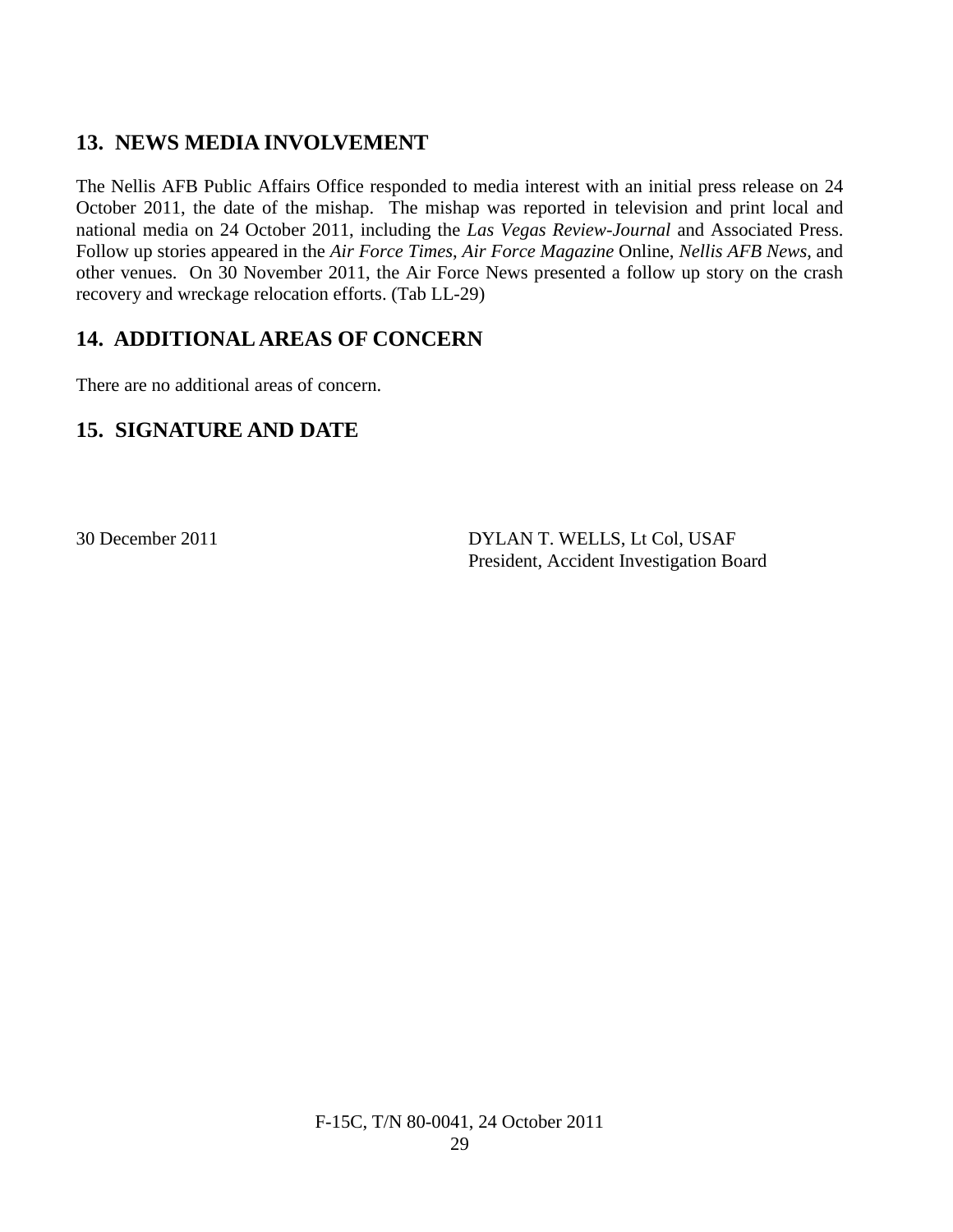# **STATEMENT OF OPINION**

# **F-15C, T/N 80-0041 ACCIDENT 24 OCTOBER 2011**

*Under 10 U.S.C. § 2254(d), the opinion of the accident investigator as to the cause of, or the factors contributing to, the accident set forth in the accident investigation report, if any, may not be considered as evidence in any civil or criminal proceeding arising from the accident, nor may such information be considered an admission of liability of the United States or by any person referred to in those conclusions or statements.*

# **1. OPINION SUMMARY**

On 24 October 2011 at approximately 1600 local time, an F-15C aircraft, tail number 80-0041, departed controlled flight while the mishap pilot (MP) attempted to perform a defensive break turn followed by a high-speed heading reversal during a single-ship sortie. The mishap aircraft (MA) entered into a flat counterclockwise spin from a starting altitude of approximately 19,000 feet mean seal level (MSL). The MP attempted to regain control of the MA, employed required Spin Recovery Display (SRD) controls of full lateral stick to the left, attempted to apply neutral longitudinal stick, and placed throttles to military and idle power settings for left and right engines respectively. After descending to approximately 13,000 feet MSL without noticeable change in spin characteristics, the MP lowered landing gear IAW the F-15C flight manual. Lowering the landing gear appeared to aid in MA spin recovery. Recovering out of the spin, the MA settled into a 60-70 degrees nose low attitude to regain flying airspeed at a cockpit observed altitude of 8-9,000 feet MSL (equating to 4-5,000 feet above ground level (AGL)). The MP selected afterburner on both engines to attempt a nose low dive recovery from the MA's low energy state. Nearing the horizon in this dive recovery, the MA "departed" again with a second nose slice to the left. The MP transitioned from a controlled situation (and ejection altitude of 2K feet AGL) to being below the allowed uncontrolled ejection altitude (6K feet AGL) again, forcing subsequent MP ejection. The plane crashed into an uninhabited area of the Nevada Test and Training Range (NTTR) owned by the Bureau of Land Management (BLM). The MP ejected without serious injury, the MA was completely destroyed, and neither any NTTR infrastructures nor BLM structures were damaged.

The MA was not equipped with a crash-survivable flight data recorder. Additionally, the MP failed to power two other recording systems and did not enter into the local Fighter Data Link (FDL) network. The most reliable evidence found was MP testimony, local airspace control facilities radar plots of the MA's initial maneuvering, and pictures taken late in the mishap sequence by a civilian who happened to be observing the MA's maneuvers. The post-mishap analysis of all aircraft components (control surfaces, actuators, etc.) and hydraulic and oil servicing appeared normal. Likewise, nothing in the MP testimony was singularly causal. Given this lack of evidence from potential sources, I was not able to determine a root cause by clear and convincing evidence. However, I did identify six factors that by a preponderance of evidence substantially contributed to the mishap. It is worth emphasizing that the six contributing factors, although discrete events, have interrelated elements as well. It is also important to note that eliminating any one of the six contributing factors would have stopped the mishap occurrence. That does not necessarily mean they are additive but does mean they need to occur in sequence.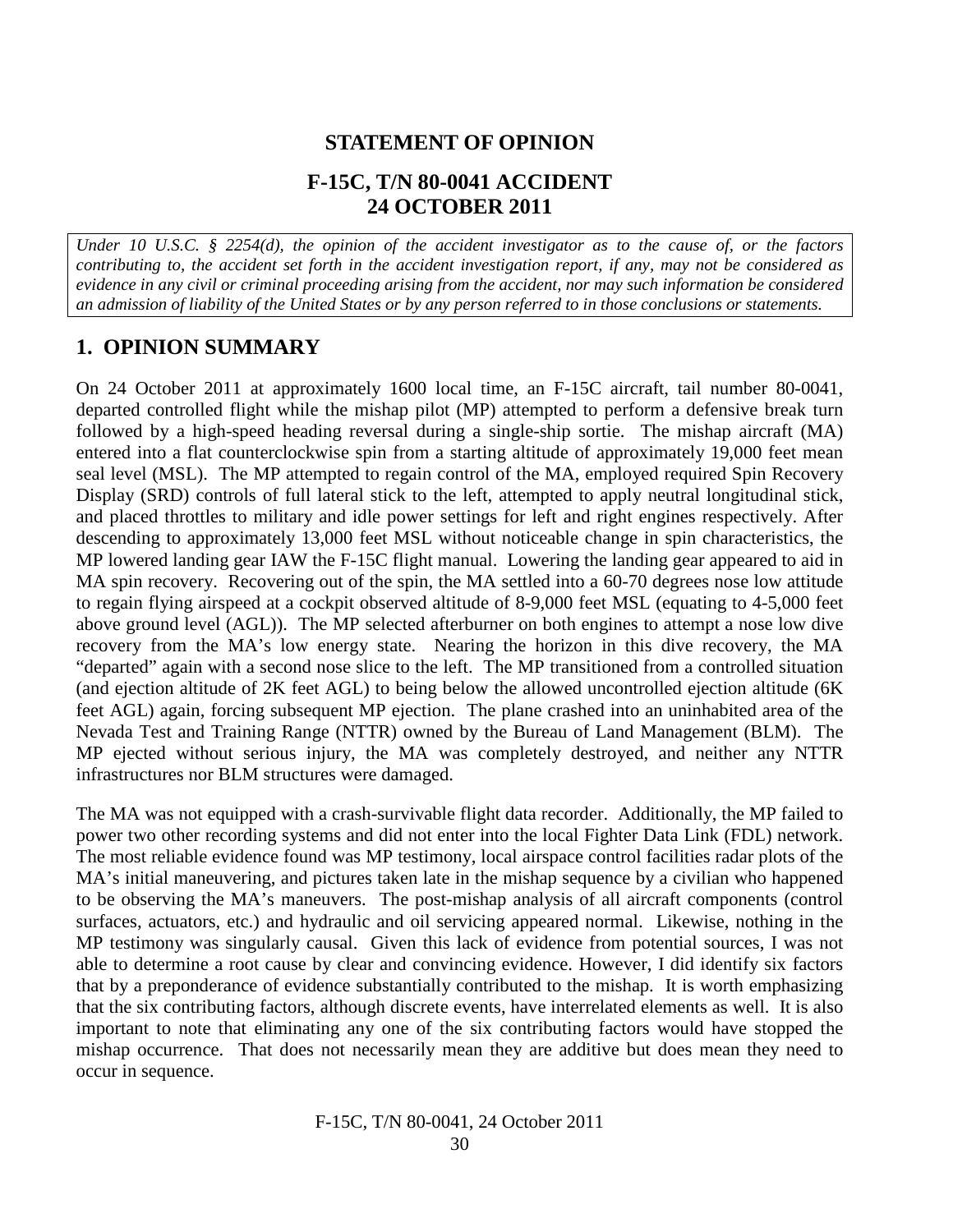# **2. DISCUSSION OF OPINION**

I aligned these six contributing factors with four time elements in the mishap sequence to better highlight their relevance and contribution to the mishap sequence. That relationship is below. First were factors that contributed to an initial departure. These included aircraft structural imperfections, inadequate discussion of Advanced Handling Characteristics (AHC) topics, and a misapplication of flight controls. Second were factors that allowed the departure to progress into a spin. This involved a misperception of the operational conditions, which manifested into a lack of recognition of either the impending spin or how quickly departures can transition into a spin. The third area involved factors that prevented spin recovery until below established uncontrolled ejection timelines. This included an inability to attain and maintain full aileron and stabilator authority at lower-spin yaw rates. Additionally, this area involved balancing known operational risks between 1) maneuver starting parameters; 2) requirements to train in regimes where aircraft performance is maximized; and 3) the reduced altitude available to recover from any out of control situations that develop – the latter exacerbated by the low-rate spin recovery issues mentioned. Ultimately, spin recovery was aided by lowering the landing gear which reduced washout, increased control surface authority and lowered overall yaw rate. However, this limited follow-on maneuvers – specifically the maneuver that led to the second departure in a low altitude environment. This fourth element, the final "end-game departure," was actually not a classic aircraft departure. Aggressive aft control stick pull, lower airspeed, lower altitude, higher dive angle, and gear down dive configuration led to a situation where the aircraft did not have airspeed and authority for the requested maneuver. The nose slice to the left is a reaction to this state. In this nose slice, the MA reentered below uncontrolled ejection altitudes. Since the MP should have ejected prior to beginning maneuvers that lead to the nose slice, it was not considered a contributory factor and is not further analyzed.

| F-15C 80-0041 Mishap, Root Cause, Contributing Factor, Key Event Synch Matrix                                       |                                                       |  |  |  |
|---------------------------------------------------------------------------------------------------------------------|-------------------------------------------------------|--|--|--|
| <b>Root Cause</b>                                                                                                   | <b>Role to Key Event</b>                              |  |  |  |
| None                                                                                                                | Not Applicable                                        |  |  |  |
| <b>Contributing Factor</b>                                                                                          | <b>Role to Key Event</b>                              |  |  |  |
| <b>Aircraft Structural Imperfections</b>                                                                            | Factor that Led to Initial Departure                  |  |  |  |
| Inadequate Focus on AHC Topics                                                                                      | Factor that Led to Initial Departure                  |  |  |  |
| <b>Misapplication of Flight Controls</b>                                                                            | Factor that Led to Initial Departure                  |  |  |  |
| Misperception of Operational Conditions                                                                             | Factor that Aided the Departure Progressing to a Spin |  |  |  |
| Reduced Control Authority In Low Rate Spins                                                                         | Factor that Prevented Recovery by Ejection Altitudes  |  |  |  |
| <b>Institutional Operational Risk Balancing</b>                                                                     | Factor that Prevented Recovery by Ejection Altitudes  |  |  |  |
| All of the Above                                                                                                    | Factor(s) that Led to Second "Departure"/Nose Slice*  |  |  |  |
| *NOTE: The 2nd "Departure"/Nose Slice is not contributory to the mishap since ejection altitude were previously met |                                                       |  |  |  |

After ruling out flight control system failures as a factor through the MP testimony and testing of flight control systems, radome imperfections were identified as a likely contributor. In high AOA situations, they can produce a large enough yaw moment to drive a departure. (Tab KK-41) The mishap sequence as described by the MP was consistent with a radome imperfection. During our simulator testing, it was nearly impossible to create a departure like the one the MP described without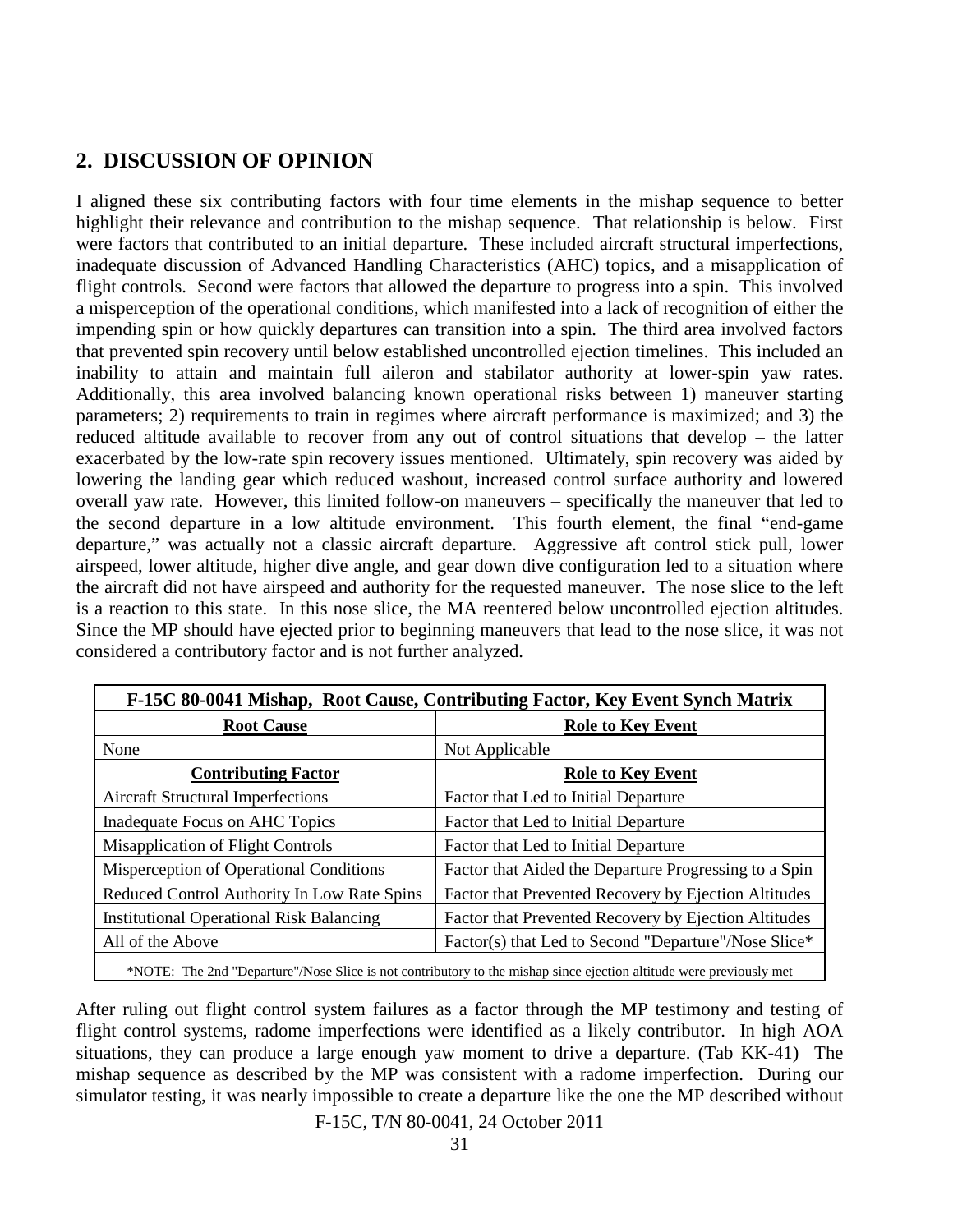introducing a radome imperfection. These imperfections can be invisible to the naked eye and have been estimated to be present in over 50% of F-15 radomes. (Tab KK-18) Further, during a recent post-mishap survey of Nellis AFB radomes, I observed many radomes with imperfections similar to those documented in engineering studies. (Tab CC) A preponderance of evidence supports radome imperfection as being substantially contributory.

Another factor that led to MA departure was an inadequate focus on AHC topics prior to flight. Numerous witnesses indicated that AHC was briefed as an alternate mission—a proper option when available aircraft numbers are reduced. However, that brief item did not translate into proper actions once it was known that a single aircraft would be flown. The MP needed to spend more time choosing AHC maneuvers, the mechanics involved, and implications of fuel weight and aircraft configuration on the AHC profile developed.

Misapplication of flight controls, likely due to the AHC focus issues above, was a human element in the departure chain. The MP testimony recounted an aggressive approach to the break turn and the level reversal. The rapid unload and onset rates could create a high AOA situation that can lead to a departure, especially with a combination of radome imperfections, low fuel weights, and external fuel stores. This scenario was reproduced through a variety of entry regimes during Boeing simulation. Profile results are attached. (Tab HH)

The factor contributing to the departure progressing to a spin (a more complex yet generally recoverable situation) was a misperception of existing operational conditions. This could have occurred in two ways. The first way is either not recognizing departure cues, some of which are the same tone used for other cockpit cues, in adequate time. Likewise, failure to apply corrective actions (neutralization of controls) properly or quickly enough will have the same effect. This scenario was reproducible during Boeing simulation and consistently led to a spin. (Tab GG) A second way this misperception could occur is for departure conditions to be so severe that there is no perceivable gap in the continuum from a departure to spin. This situation better matches pilot testimony; however, it could not be recreated during our simulator runs. That does not mean the MP testimony was inaccurate, but rather places emphasis on how close departure and spin regimes could be. It also highlights how important understanding operational conditions are and how dangerous the MP's rapid loading and unloading could be in that environment.

Not attaining or maintaining full control surface authority contributed to an inability to recover from the spin prior to reaching ejection altitudes. The first way this could happen is through misapplication or late flight control input. Without further evidence it is impossible to attest to the timing; however, endgame images show proper flight control deflections for the spin encountered. (Tab S-15) It is my opinion that his application of anti-spin controls occurred quickly after the SRD appeared and certainly within the delays utilized during simulator testing. A second way to not attain full control surface authority is to be in a low-rate spin. With a yaw-rate of less than 60 degrees/sec, F-15C design characteristics limit full aileron and stabilator authority – to a greater degree as the stick is moved farther from neutral. The MP's stated parameters led to these low-rate spins on all but two spins reproduced. Likewise, this expected control surface washout was routinely modeled during simulation and delayed recoveries by 2,000-5,000 feet. Lowering the landing gear allowed full control authority regardless of stick position. Just as was the case in the mishap sequence, extended gear helped recover a spin in the simulator – generally within 3-4 revolutions. (Tab GG) It also